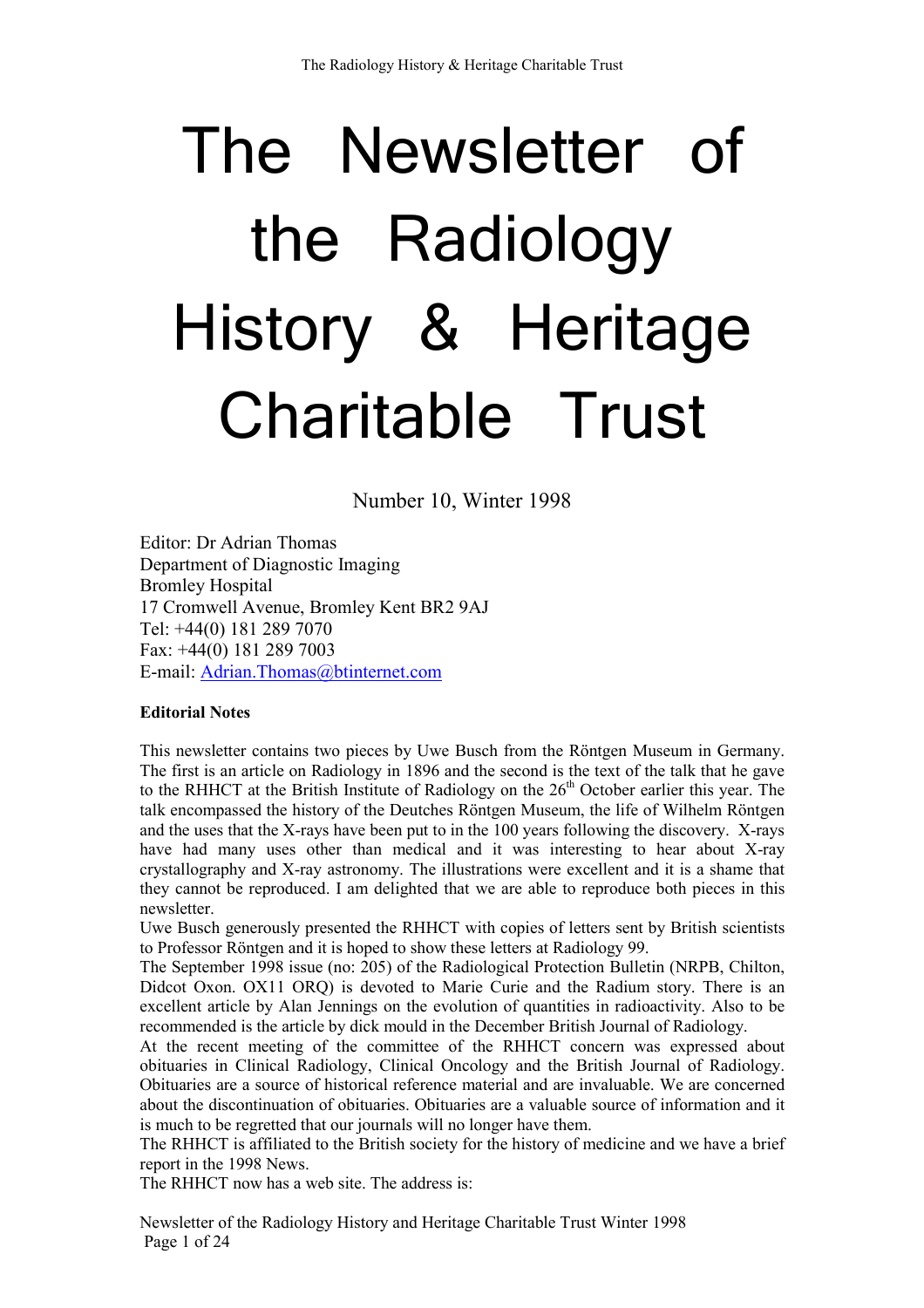#### www.biosys.net/rhhct

Please let me have any comments about the functioning and the content of the site. I hope you enjoy this newsletter. If you have any material for the next issue, which should come out for Radiology 1999, then please sent it to me. Seasons greetings and best wishes for 1999.

Adrian Thomas

#### The Progress in Radiology in 1896

U. Busch

German Roentgen Museum, Remscheid-Lennep

Regarding the history of radiology, the year 1896 plays an outstanding role in the discoveries and inventions in radiodiagnostics and the first signs of radiotherapy. In the first year after the discovery of X-rays, a total of 49 books, brochures and 1044 scientific essays were written on the scientific aspects and possible applications of the newly discovered rays (1). A multitude of these publications dealt specifically with the possibilities of application in medicine.

On 8th November 1895, while doing research work on the electric discharge procedure in diluted gas which at that time was very popular in form of cathode ray research in every laboratory research, Wilhelm Conrad Roentgen (1845-1923) a "new kind of rays" which had been unknown to the other physicists so far. It took Roentgen only six weeks to finish his first scientific work on this research. On Saturday, 28th December he submitted his manuscript to the secretary of the Physical-Medical Society in Wuerzburg. On Tuesday, 31st December he received the off-prints which he sent together with nine X-rays and New Year greetings to his colleagues by mail. Within the area of Wuerzburg, Roentgen submitted his announcements personally. It was his friend, Professor Franz Exner (1849-1926), the director of the II. Physical-Chemical Institution of the university in Vienna who was one of his very first addressees. Exner and Roentgen had been acquainted since their academic days in Zurich. Both had been assistants to Professor August Kundt. On the occasion of a discussion evening on Saturday, 4th January 1986, Exner showed the X-rays which had been taken by Roentgen to his assistants. One of the present people, Ernst Lecher, at that time Professor of physics at the German University in Prague and thereafter in Vienna, informed his father, who was then the editor of Vienna's daily newspaper "The Press" on the performance of Exner that very evening. And in the same night, the first article was written on  $X$ -rays and published in  $\Pi$ . The Press" on Sunday, 5th January, under the headline "A Sensational Discovery". Apart from the physical facts the possible development of these new rays was described in a prophetic manner.

The news spread with the speed of lightening. Shortly afterwards an article was published in the "Frankfurter Zeitung"  $(7.1)$ , in "the Electrical Engineer", New York  $(8.1)$ , in the ", Wuerzburger Anzeiger" (9.1), in "The Electrician", London (10.1), in "Lancet" and "British" Medical Journal"  $(11.1)$ , in "Le Matin", Paris  $(13.1)$ , in "Nature", London and in "Times", New York  $(16.1)$ , in "Science", New York  $(24.1)$  and in "La Settimana", Florence  $(25.1)$ . Due to the world-wide telegraphic communication of the sensational news, Roentgen received already an inquiry from the American physician Robert Watkins from New York as early as on 8th January requesting him to send some radiographs.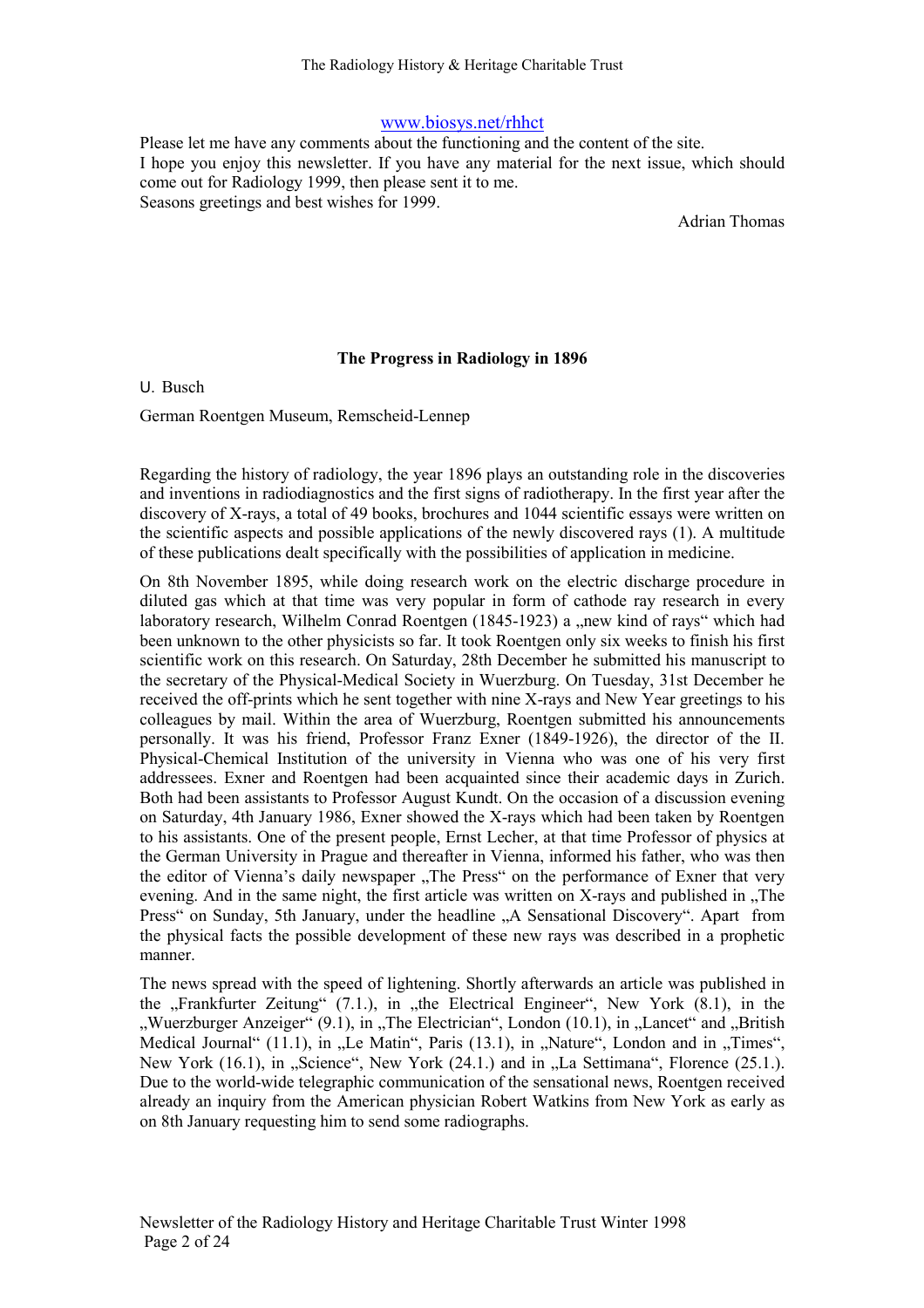In addition to Watkins, the other physicians in Germany mostly heard about Roentgen's discovery through the newspapers. Surprise, laughter and speechlessness frequently culminated in the utterance , we must have such an apparatus".

The fascination of this sense of a new era in medical diagnostics was impressively described by the orthopaedic surgeon, Hermann Gocht (1869-1938). In order to get more information about the new rays, Gocht and his friend Gustav Opitz contacted the glass blower, Carl Heinrich Florenz Mueller in Hamburg (1845-1912). "When I think of this first evening! ... The factory rooms of Mueller were on the raised ground floor of the front building; the mercury air pump for the evacuation of the tubes stood in the front room and was operated by Mueller's factotum, Mr. Schmidt, a kind, very capable but simple man, who became a victim of the X-rays, too.

Furthermore there were some smaller inductors and a big 25-30 cm inductor with a platinum interrupter; more than a dozen X-ray tubes were available. Mueller had already produced some plates with bowls, spirals, drawing instruments, fingers and parts of hands. At first he showed us his installation and explained the construction and evacuation of the tubes. In a back room sat a glass blower, Mr. Becker, who created new tubes and parts of tubes in front of our very eyes. These first tubes were still constructed in a way that the cathode rays started from a more or less big aluminium plane mirror and fell on the opposite convex glass wall. This spot of the glass wall fluoresced especially intensively and the birth place of the X-rays always became so very hot that one had to be very careful with the current supply; sometimes after a long exposure time, the tube suddenly burst with a big bang.

A small apparatus was also part of this very simply range of instruments. This small apparatus had been built by Mueller himself who gave it the name "Searcher": A black cardboard cylinder which was closed at one end; some bariumtetracyanoplatinate crystals had been fixed on the inner bottom of the cylinder.

"In my thoughts I can still see and hear the joy with which Mueller demonstrated everything to us, and I remember the tension and impatience in anticipation of the first experiments. Finally. the inductor was connected and the pear-shaped blown tubes lit up for the first time. Opposite of the cathode, the glass wall fluoresced especially intensively; when the current had been switched off he made us feel the hot tube wall and finally we put the searcher before our eyes in order to catch a glimpse of the cathode rays and to observe the lightning of the bariumtetracyanoplatinate crystals. At first we saw nothing until suddenly a weak light appeared. This evening, the small searcher wandered from one eye to another with us three, the light was very slight but to us it meant an almost supernatural radiance and a glance into a new world" (3).

#### First Medical Successes

The early understanding of the possibilities in the application of the new rays in medicine developed from the amicable relationship between Roentgen and Exner. As early as on  $10<sup>th</sup>$ January, the brother of Franz Exner, the physiologist Sigmund Exner, reported on Roentgen's discovery to the Imperial-Royal Society of Physicians. After his speech, Sigmund Exner addressed Professor von Neusser, the director of the II. Medical University Hospital, and asked him to send convenient patients for the purpose of testing the diagnostic application of X-rays at his brother's physical institute. It was the assistant of Neusser, Gustav Kaiser (1871- 1947) who was entrusted with this task. The first medically indicated radiograph was taken together with Eduard Haschek (1875-1947) who at that time was the assistant of Franz Exner at the physical institute. The patient's hand showed the traumatic change of the middle phalanx of the 5th ray.

In addition to this radiograph, Sigmund Exner presented a second one on 17th January which was important for the history of radiology. The anatomist Tandler in Vienna placed the hand of a corpse at the disposal of the assistants Eduard Haschek and Otto Lindenthal (1872-1947)

Newsletter of the Radiology History and Heritage Charitable Trust Winter 1998 Page 3 of 24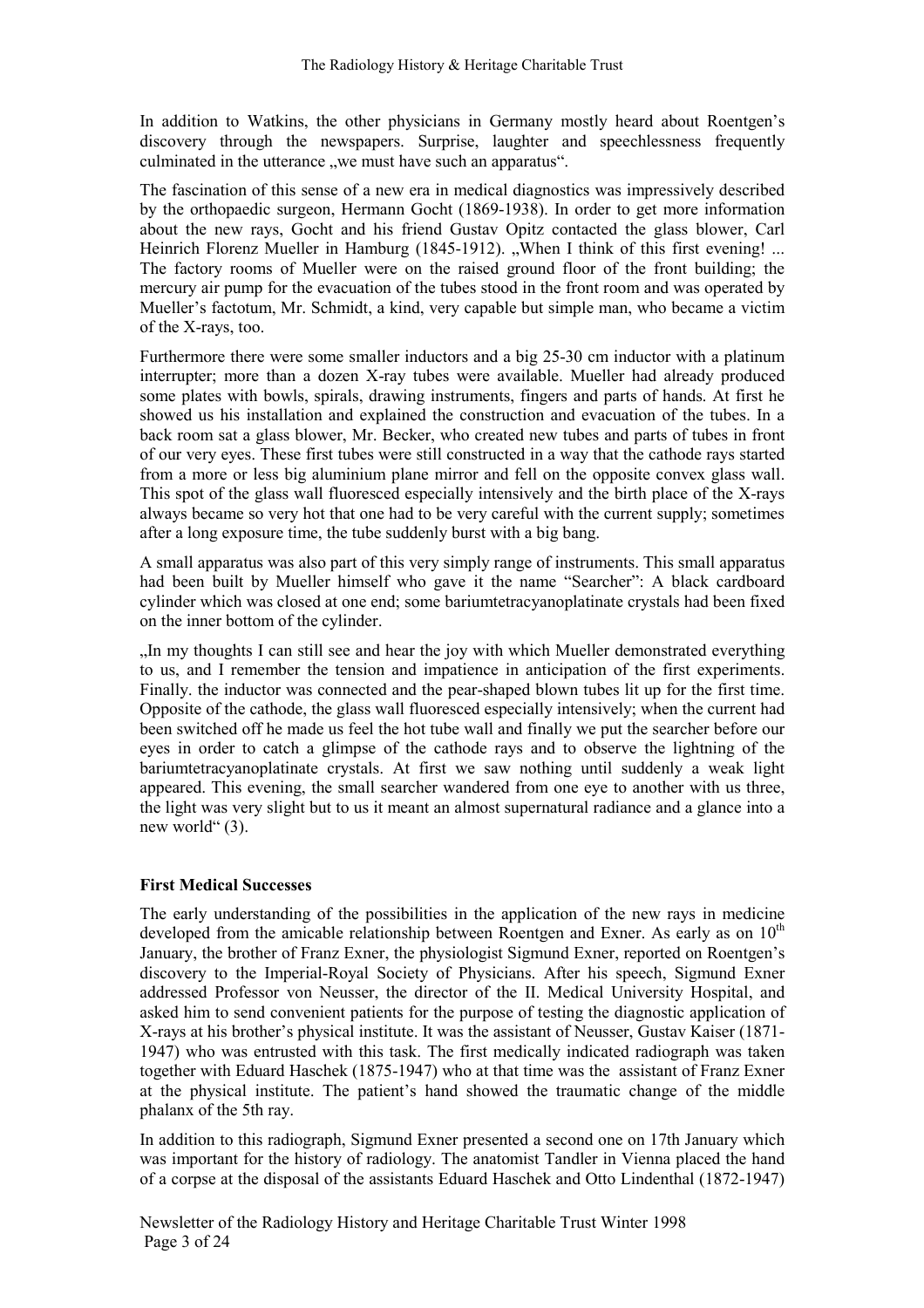at the physical institute. The arterial vessels were filled in with the Teichmann's solution (iodine solution), a mixture of chalk, cinnabar and paraffin. After an exposure time of 57 minutes, the first angiocardiogram was created.

On 23rd January, Roentgen received an invitation to hold a lecture to the Physical-Medical Society in Wuerzburg. "Mister Roentgen, being welcomed by long-standing vivid applause holds his lecture on 'A new kind of rays'. Towards the end of his speech, the silhouette of the skeleton of a human hand was taken by radiograph, it was the right hand of the honorary president of the society, Prof. von Koelliker. The latter thanks the lecturer on behalf of the society for the report the importance of which is unique to the annals of the meetings and brings a cheer for Roentgen joined in enthusiastically by the members and the entire auditorium in the densely occupied lecture hall of the physical institute. The suggestion of Prof. von Koelliker to call the new 'X-rays' Roentgen-rays' invoked a new common wave of cheers.

In the following discussion which was opened by the 1. Chairman, Prof. von Koelliker and Roentgen talk about the possibility of making the new rays applicable for medical purposes ...<sup>..</sup>

Nevertheless, in addition to a lot of fantastic visions which were uttered in the discussion, several surgeons warned of an overestimation of the possible applications in medicine. The doubts pertaining to the medical application of X-rays was impressively contradicted by the surgeon from Vienna, Dr. Albert von Mosetig-Moorhof  $(1838-1907)$ . On  $24<sup>th</sup>$  January, Mosetig-Moorhof presented a radiograph of a gunshot injury and a radiograph of the foot of a twenty year-old female patient with a hammer toe to the medical society in Vienna during a meeting. The radiograph distinctively showed which of the two toes belonged to the metatarsus joint. The necessary operations were performed according to the radiological results. During this meeting, Mosetig-Moorhof emphasised that the X-rays are appointed to be applied in surgical practice, too, and that they were by no means 'a toy' (5)".

#### Apparatus and technical proceedings

Due to the quick spreading of the news about these sensational rays and the fascination about the first X-rays of hands, research work began to fan out widely on an international level. The improvement of the technical apparatus for the production of X-rays belonged to the first great successes. Above all, the ionic tubes had to be improved. In his second notification, Roentgen explains the construction of special Roentgen tubes.

'... According to my experience gained to date, platinum is best suited for the production of most intensive X-rays. For some weeks now I have been using a discharging device with good success in which a concave mirror of aluminium serves as a cathode, and a platinum sheet is placed against the mirror axis at an angle of 45° and installed in the bending radius to function as an anode ... (6).

An own Roentgen industry developed rather quickly. Production workshops like that of C.H.F. Mueller in Hamburg or Emil Gundelach in Gehlberg had produced special X-ray tubes since spring. As soon as the discovery of Roentgen had become known, the engineer Werner Siemens (1816-1892) and the mechanic Johann Georg Halske (1814-1890) founded a telegraph construction institution in 1847 and they immediately started producing their own X-ray devices. In March, the company Siemens & Halske applied for their first patent for a special X-ray tube which already contained an appliance for the regulation of the vacuum (7).

Special consideration was dedicated to the development of the photographic radiographic technique, and several publications were released on this topic. In this manner, C. Henry from Paris suggested the application of phosphorescent white vitriol for the magnification of the effect of the X-rays (8). However, since X-ray absorption increases immensely with the ordinal numbers of the chemical elements in the luminophore, the American X-ray pioneer,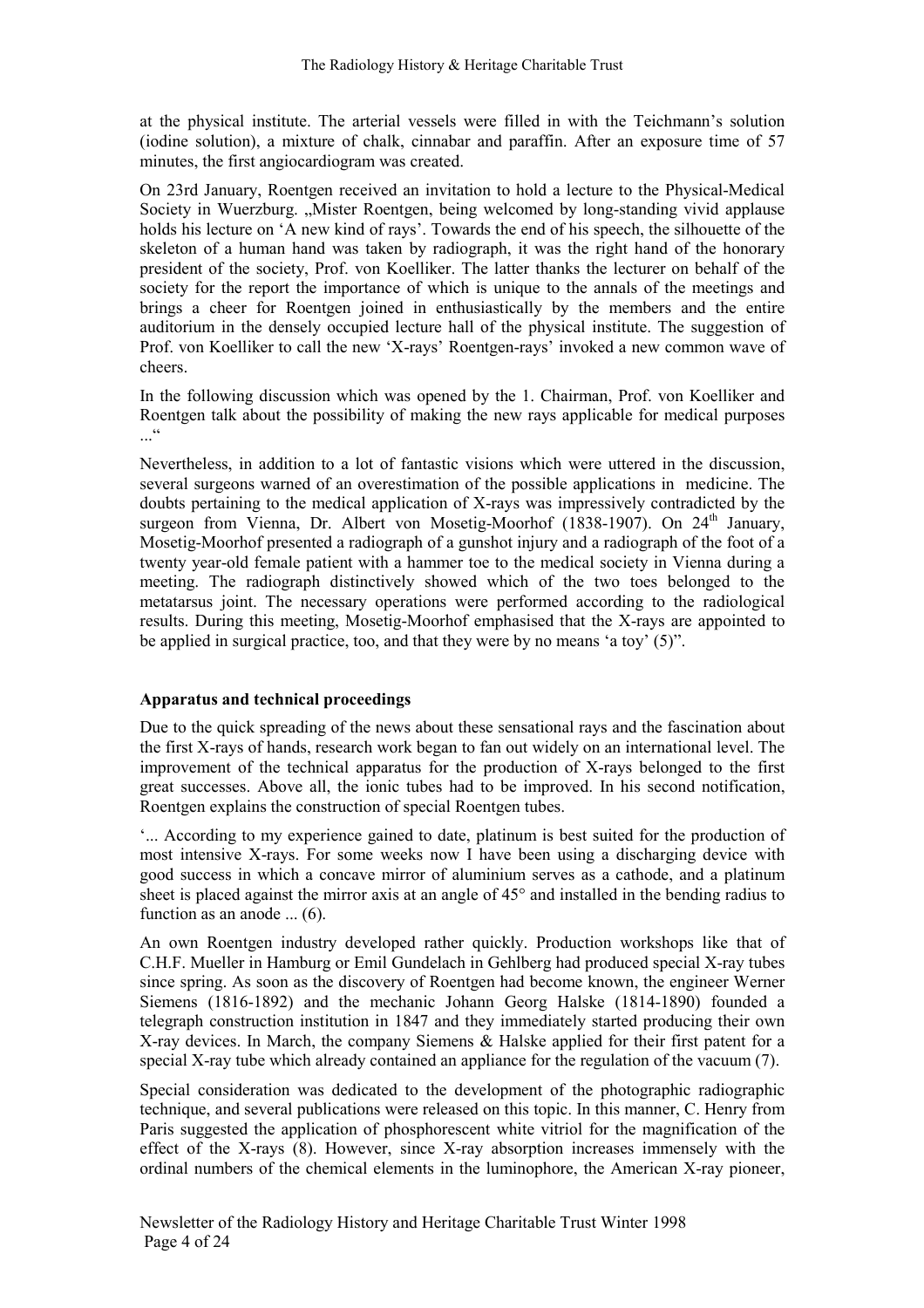Michael Pupin (1858-1935), achieved considerably better results with fluorescent screens made from calcium tungstate in early February. His X-ray of a hand with a shot gun wound is very impressive (9).

Shortening the rather long exposure time was a great technical challenge. In May, and with the assistance of preparatory work performed by John MacIntire  $(1857 - 1928)$  (10) while taking an X-ray of a hand and forearm, Hermann Gocht (1869-1938) succeeded for the first time in reducing the exposure time step-by-step from 45 to 5 seconds with an especially developed X-ray apparatus and the support of C.H.F. Mueller (1845-1912) who had constructed an X-ray tube which was exactly adjusted to the other equipment (11). Gocht's vision of possible snapshots was roughly realised by the development of the apparatus for Xray cinematography by the Scotsman John MacIntire in December. The movements of frog's legs could be seen in a first X-ray film which was shown to the Philosophical Society in Glasgow (12).

The method of the production of stereo pictures in photography had been known even before the discovery of the X-rays. Roentgen himself as an enthusiastic photographer had made a lot of stereo pictures. On 11th March 1896, Elihu Thomson reported on the production of stereoscopic X-rays (13). In the same month, A. Imbert (1850-1922) and H. Bertin-Sans (1862-1952) showed impressive stereograms of two mice to the Academy of Science in Paris  $(14)$ .

It was the special radiographic photo plates which were produced for Roentgen by Carl Moritz Schleussner (1868-1952) which contributed to a noticeable improvement of the photographs. The radiographic plate which was coated with a special silver bromide emulsion made a drastic reduction of the exposure time possible and thus cut the radiation exposition time from some minutes to a few seconds.

Under consideration of these broad technical improvements, various impulses for the successful application of X-rays in the different classical fields were discussed during the year 1896.

#### Skeletal radiography

Due to technical conditions at the beginning of 1896, the application of X-rays had to be limited to the description of the bone structure in the range of the extremities. Initially, it was possible to achieve great successes in the search for foreign bodies. On  $19<sup>th</sup>$  January, the physician L. Pfaundler in Graz described the location of a needle in the hand of a 12 year-old girl (15). Before the X-ray was taken, the surgeon had tried to locate the foreign body in the wound. The following surgical extraction was performed without any problems after having taken a radiograph.

In quick sequence, further successes in the localisation of foreign bodies under application of X-rays were published. After having made several technical improvements especially to the X-ray tubes, Professor Eulenburg was able to take very good X-rays of bullets in the brain in Berlin in August (16).

Apart from initial success in the localisation of foreign bodies, examinations in the area of the illustration of fractures suggested itself. At the end of January, Fessler succeeded in producing the first X-ray of a forearm with an exposure time of 12 minutes at the physical institute of the university in Munich (17).

In addition to the localisation of foreign matter and fracture diagnostics, the punctual analysis of bone diseases were of great importance for surgical purposes, too. First attempts to show a sarcoma on a shin-bone were made by the surgeon Professor Franz Koenig (1832-1910) in Berlin. Part of the joint of the tibia of a 46 year-old woman was distinctively swollen. The diagnosis confirmed beyond any doubt the fact of a neoplasm. Taking X-rays in vivo failed. It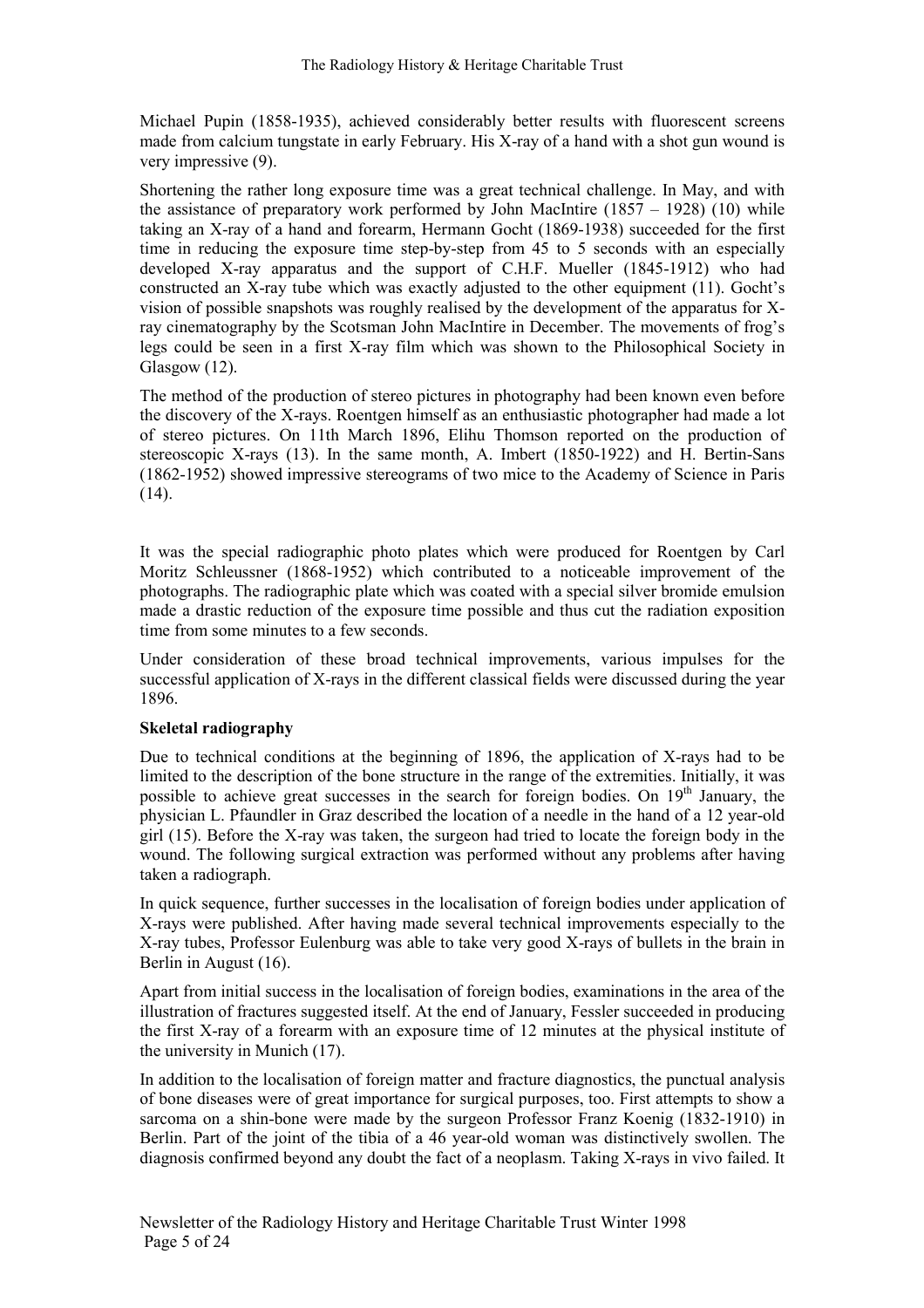was only after amputating that hey succeeded in taking the first X-rays of a tibia sarcoma (18).

On  $17<sup>th</sup>$  February, Huber presented to the Society for Inner Medicine in Berlin various X-rays which he had taken at the Technische Reichsanstalt, some of which were examples of acute joint damages (19).

The quick technological progress allowed the enlargement of the spectrum of diagnostic possibilities. In June, Charles Thurston Holland (1863-1941) had already presented X-rays of congenital deformations of hands (20) when Julius Wolff (1869-1933) succeeded in the radiological diagnostics of a congenital hip joint luxation and managed to prove the subsequent surgical treatment by radiographs. 'Now, pertaining to the Buka hip joint radiograph, I became convinced that with radioscopy we have a trustworthy means to answer a lot of important questions especially in view of the treatment of the congenital hip joint luxation being vividly discussed in surgery. Furthermore, my conviction was supported by viewing the X-rays of a congenital hip-joint dislocation before and after a bloody and bloodless reposition performed by me...'' (21)

Ludwig Zehnder (1854-1949), Professor of physics at the University of Freiburg and student of Roentgen in Giessen, succeeded for the first time in April to describe the entire human skeleton in a radiograph. The first composed whole body X-ray measures 1.84 m and was taken from a dead soldier in 9 sections. The exposure time was 5 minutes per section. The arms were taken from an other soldier who had a missile lodged in his hand and a deformation on the other hand. To hold his head still for a whole hour was the task of the photographer Kempke himself.

Thus, in the course of the year 1986 numerous anatomic changes as well as diseases of the skeleton could be recognised by means of radiographs and with the increasing level of knowledge it was possible to treat these more successfully.

#### Thorax

In March, the British pioneer John MacIntire succeeded in taking an X-ray of a thorax organ in situ for the first time. The radiogram enabled him to examine the form and the size of the heart (22). One month later, Francis Henry Williams (1852-1936) published the first chest Xrays taken at the Massachusetts Institute of Technology in Boston (23).

However, for these X-rays one had to accept an exposure time of 60 minutes due to the weak performance of the X-ray unit which resulted in rather blurry radiographs. The diagnosis was accordingly very limited and was based on details such as form and size of the heart, position of the diaphragm, large shadows caused by pleural fluid, translucence by pneumothorax, broadening of the mediastinum and the description of the thorax skeleton (24).

#### Application of Contrast Media

In his first publication Roentgen described the different capacity of absorption. '... Similar to metals even salts in liquid or steady form can be sorted out according to their permeability ...' (25). In March, Wolf Becher (1862-1910) a physician from Berlin took knowledge of this result of research and worked on the description of inner organs through the application of contrast media. 'the characteristic of solvents to prevent the X-ray from passing through are grounds for taking X-rays of inner hollow organs in the animal body by means of Roentgen's method. It is only required to introduce the solvent of a metallic salt into the hollow organ in such a quantity that the walls of it are somewhat tightened. I performed some experiments like that with white mice and guinea pigs ... An X-ray of a human stomach in vivo according to Roentgen provides the selection of a solvent which must have two characteristics: in order to avoid any damage one must be able to introduce it into the human stomach: but at the same time it must be permeable to Roentgen's rays ...' (26).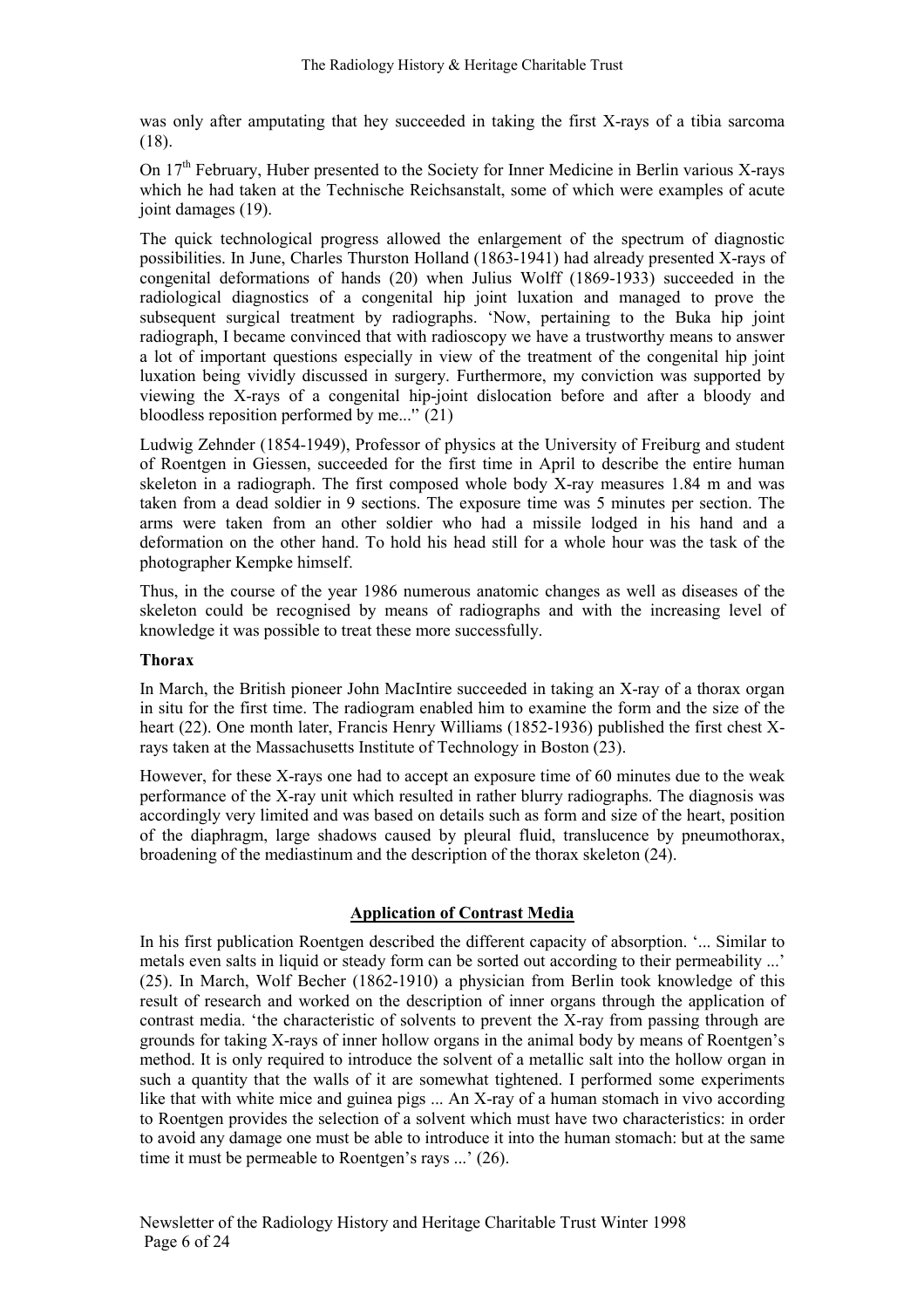For the selection of convenient contrast media, different substances had been examined for their application. Becher used lead acetate in his examinations. Haschek and Lindenthal used mercuric sulphide for the description of the blood vessels of an amputated hand (compare picture 3). Dutto used calcium sulphate (27) for the demonstration of blood vessels, and Ernst Sehrwald (1861-1945) performed in-vitro examinations on the capability of absorption of halogens in July and thus he provided the way for the application of non-metallic elements like iodine compounds as a contrast medium (28).

#### Gastro-intestinal, Urological and Gynaecological Radiology

After Becher had described initial approaches towards depicting the stomach of a guinea pig (see above), J. C. Hemmeter made his patient swallow a balloon with an attached tube which was then filled with lead acetate. After the radiograph was taken the lead acetate was aspirated and both the bag and tube removed from the stomach (29). Due to the lack of a convenient, i.e. non-toxic contrast media, Carl Wegele suggested a practicable solution for the radiological description of the stomach of a living person in April. For the description of the greater curvature, a soft stomach tube should be orally introduced like a gastric tube and thereafter a metallic spiral be added. ... ' When one introduces a thin metal wire into the lumen of such a positioned stomach tube, it should make the metallic filling on the plate visible by means of X-rays. A 10-pence piece put on the navel with a plaster could serve as a guide ... Until recently, the thickness of the cross section of the body and the required length of the exposure time were a hindrance for the performance of our idea, that is what we learned from an authoritative side ...' (30). Half a year later, E. Lindemann returned to this idea and succeeded in producing the first X-ray in-vivo of the greater curvature. In his experiments, Lindemann used a rubber tube as a stomach tube which contained a fine copper mesh. (31).

Urologists were highly interested in the application of X-rays. In July 1896 John MacIntire already undertook to describe a kidney stone radiologically. After the first success with a kidney preparation, he was able to make a diagnosis of a kidney stone in his patient because the structure and the silhouette of the organ with the kidney stone were clearly visible on the X-ray. The subsequent operation confirmed this diagnosis (32).

First research in radiological diagnostics of gynaecology was performed by the American obstetrician, Professor Edward Parker Davis (1856-1973) in March. For the first experiment, he put the head of a newly-born child into the pelvis of a female corpus. After an exposure time of one and a half hours he received the first gynaecological radiograph.

After this first success, Davis dared taking an X-ray of a female patient. It took him one and a half hours until he was able to recognise the body of the foetus. But he did not succeed in the description of the head. '... While the experiment failed to distinctly outline the skeleton of the foetus, it offers information which may be of value in further attempts ...' (33). It was in March, too, that Adolphe Pinned (1844-1934) from the Academie de Medicine in Paris demonstrated the results of the research in the radiological description of a foetus within an uterus preparation received by Henri Varnier (1859-192) and James Chappuis.

#### Dental Medicine

After Roentgen's discovery, even dentists very quickly recognised the diagnostic advantage for their own special medical field. Especially in dental surgery, significant progress was achieved through the new possibilities of a radiological examination. This development was introduced by the attempts of the dentist Otto Walkhoff (1860-1934). In the middle of January, Walkhoff asked the physicist, Professor Giesel in Braunschweig, to take an X-ray of his back teeth. Small pieces were cut from the commercial plates and subsequently again wrapped light-proof. Walkhoff received the first intraoral X-ray after an exposure time of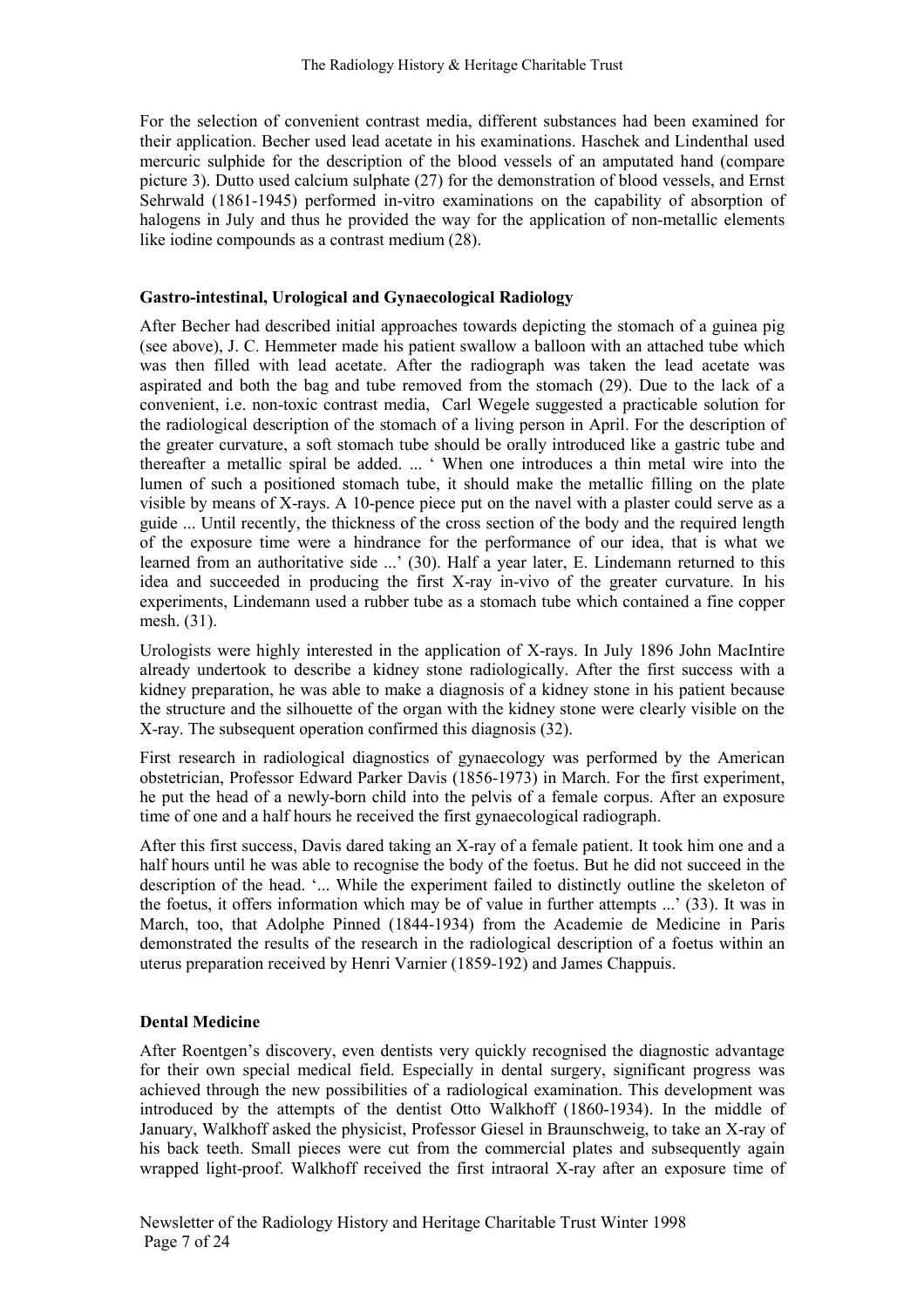some 25 minutes. In addition to the torture of the long exposure time one also had to accept other inconveniences such as the loss of hair, for instance.

Some time later, the physicist, Professor Walter Koenig (1859-1936) also published the radiograph of front teeth in upper and lower jaw along with 14 photographs with X-rays. Koenig emphasises that '... the X-rays of the teeth are not only able to prove the position and the form of the fillings in the teeth but we are also able to examine parts of the teeth which are sticking into the jaw bones ...' (36).

#### Veterinary Medicine

Animals were often used for the first radiographic experiments. In the photographic portfolio gathered by Joseph Maria Eder (1855-1945) and Valenta, one can find numerous radiographs of animals. In the enclosed brochure, the authors emphasise the special usability of these pictures for zoologists (37).

Despite the great interest of veterinarians in the new diagnostic possibilities provided by Xrays, their application only developed gradually. In addition to the high technical requirements, the initially long exposure time prevented the practicable application of radiographs in veterinary medicine. In contrast to human medicine, radiology developed only slowly in veterinary medicine.

The scientific interest, however, was evident at a very early stage. In 1896, five treatises were published. The authors were Eberlein and Troester in Germany, Hobday and Johnson in England and Lemeoine in France.

After the advantages of the radiodiagnostic procedure on animal preparations had been demonstrated by Professor Richard Eberlein (1869-1921), the Director of the Royal Veterinarian University in Berlin (38), it was Hobday and Johnson who succeeded in taking X-rays of a living horse in September (39).

#### Radiobiology, Radiotherapy and Radiation Injuries

Three weeks after the Scottish X-ray pioneer, Campbell Swinton (1863-1930) had been unable to demonstrate any negative biological effects in spite of intensive and continuous research with X-rays, John Daniel, a physicist at the Vanderbilt University in Nashville, who was able to report on a new phenomenon which had not been mentioned so far on 23<sup>rd</sup> April. Following request by a physician, the physicist was asked to localise a bullet in the head of a child by means of X-rays. However, even after an exposure time of one hour, no radiological result was achieved. Three weeks later the child lost its hair (40). In April, the physician Wilhelm Marcus from Berlin reported one case of dermatological skin changes with a 17 year-old young man who had repeatedly put himself up for disposal with radioscopic experiments. 'On the side of the face which was exposed to the tube and which was the first part to be exposed to the rays, we can notice a diffuse redness almost changing to a brown hue which covers the whole side of the face ... On some parts of this reddened skin one can see clear laminations ... If one touches the reddened skin with slight pressure, the skin itself becomes pale but without loosing the hue totally. All qualities of sensitivity prove to be normal. There was no itching at all. The young man became aware of the changes on the side of his face while occasionally glancing into the mirror just a fortnight after the start of the experiment. The next day he tried to restore his normal image by washing his face with vinegar, but his only success, according to his own information, was that his skin loosened and hung down in large shreds ...' (41). Due to this report, several physicians used X-rays for the therapeutic treatment of hypertrochoses, eczema and mycoses. The dermatologist Leopold Freud in Vienna (1868-1943) at the institute in Eder was the first one to perform the first basic scientific research towards analysing the biological efficiency of X-rays for the treatment of diseases in November. His object was a small girl who was disfigured by a big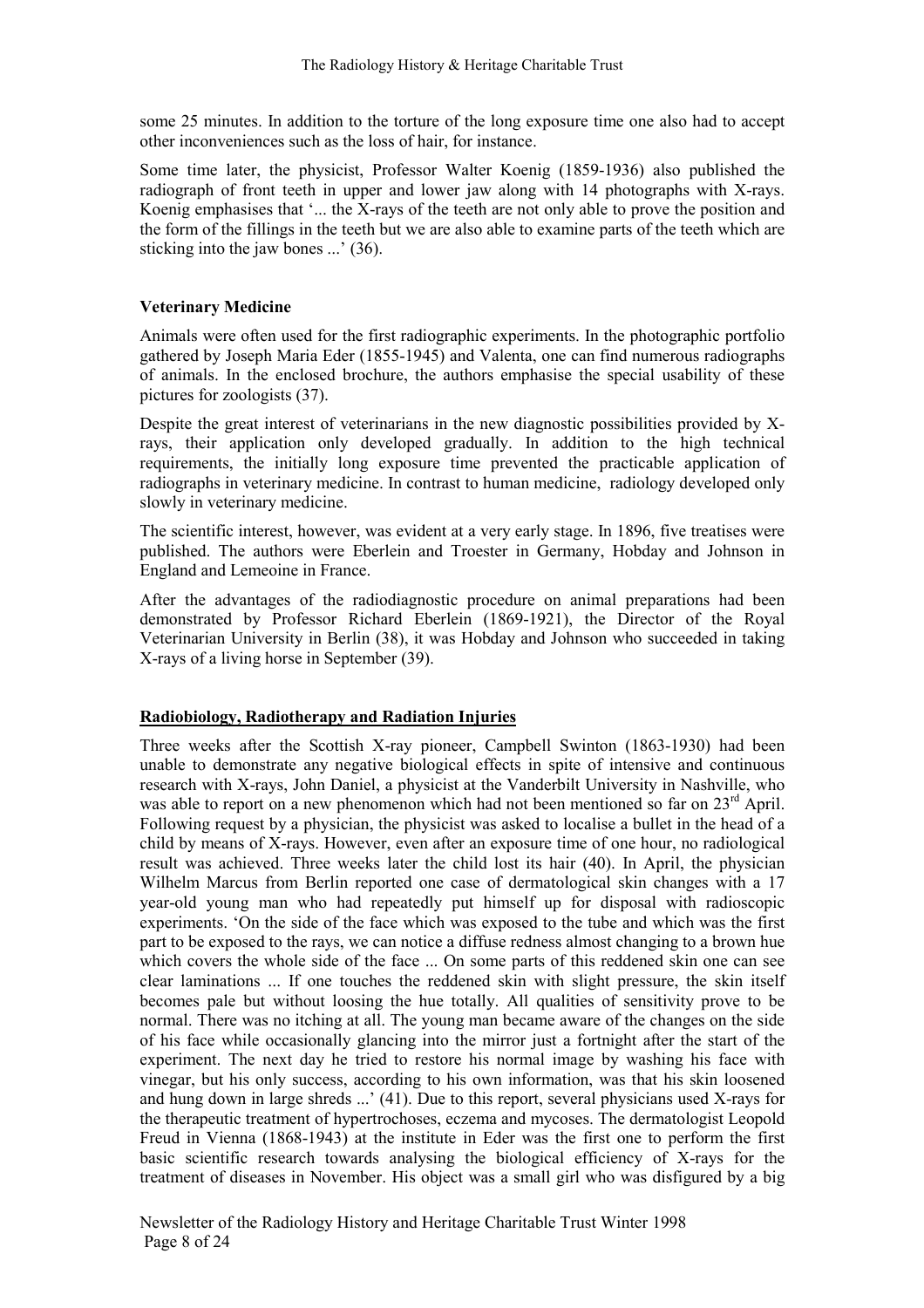mole which looked like an animal's hide on her neck and back. This impairment was so serious that her parents asked that her hair be removed. Within a period of 10 days the child was being irradiated two hours every day.

However, a short time later, serious skin injuries arose such as reddening, swellings and blisters. During further progress, a big ulcer with central necrosis developed.

This short description of the history of the application of X-rays in 1896 cannot and does not claim to be complete. Instead, it was our general aim to use some select examples to illustrate the broad range of scientific questions involved here.

Author: Uwe Busch Scientific Collaborator and Deputy Director German Roentgen-Museum Schwelmer Str. 41 D-42897 Remscheid Germany Tel. ++49-2191-62759 Fax. ++49-2191-163145 E-mail. UWBUSCH@AOL.COM

#### Pictures:

- 1. Publication on X-rays, published in: 'The Press' on 5th January 1896
- 2. First medically indicated X-ray
- 3. First angiogram of a hand
- 4. Geheimer Rat Prof. Dr. Albert Rudolf von Koelliker (1817-1905)
- 5. Professor Koelliker's hand, taken in Wuerzburg on 23<sup>rd</sup> January 1896
- 6. X-ray of a hammer toe.
- 7. One of the first X-ray units industrially made in Germany by Siemens & Halske.
- 8. First X-ray by intensifying screen showing a hand with a gunshot wound.
- 9. Part of the first cineradiography showing the movements of frog legs.
- 10. Stereogram of two mice.
- 11. X-ray of a needle in a girl's hand.
- 12. X-ray of a bullet in the brain.
- 13. X-ray of a fracture of the radius.
- 14. X-ray of a tibia sarcoma.
- 15. Preparation cut.
- 16. Gout in the finger joints.
- 17. Congenital deformation of a hand.
- 18. Congenital hip-joint luxation.
- 19. First whole body X-ray.
- 20. First X-ray in situ of the heart.
- 21. First X-ray of the thorax.
- 22. Angiocardiography of a guinea pig's stomach.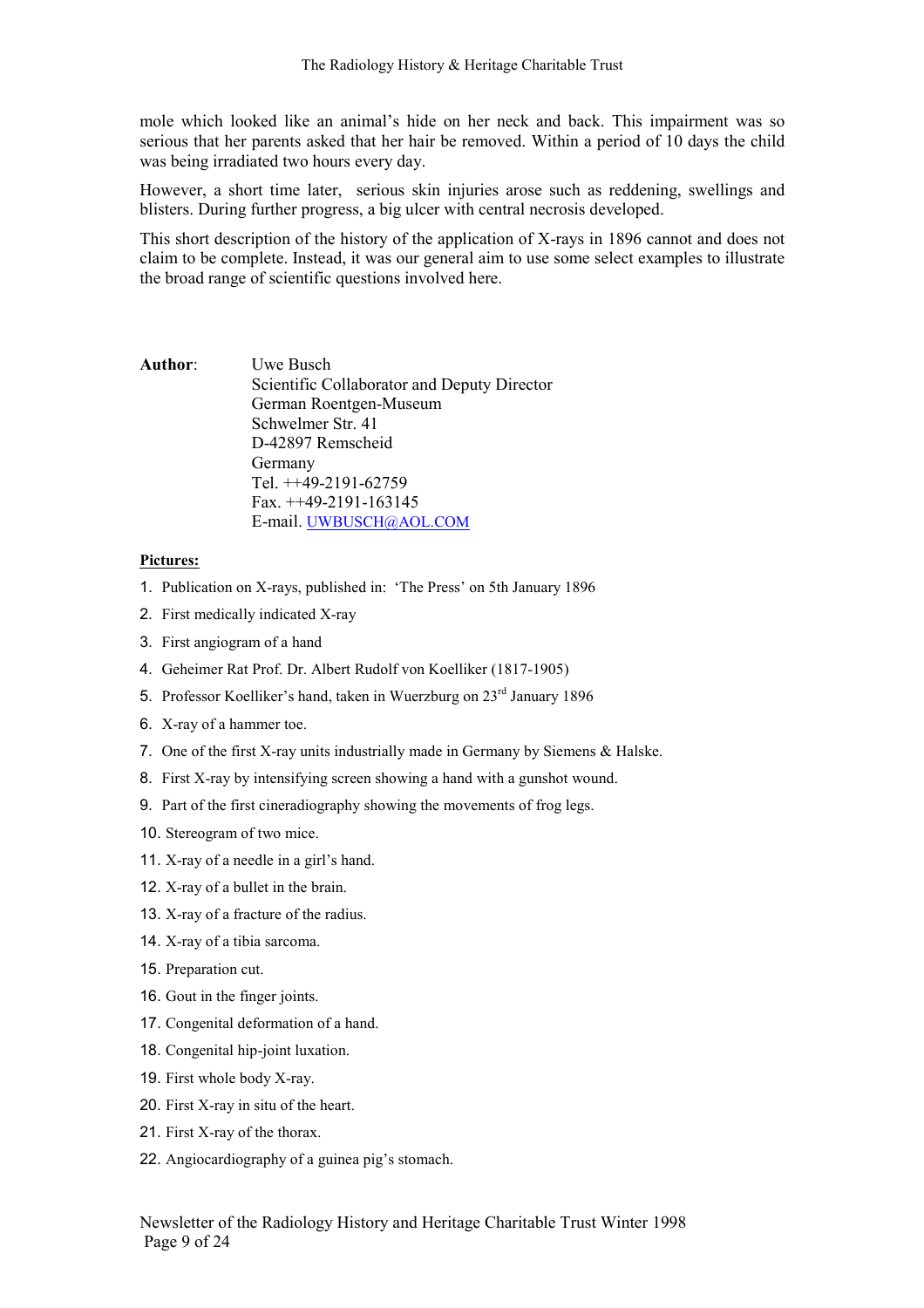- 23. Absorptometry of halogens in vitro.
- 24. Illustration of the great curvature using a gastric tube.
- 25. X-ray of the head of a new-born child in a pelvic preparation.
- 26. Uterine specimen with a 3-and-a-half months-old foetus (left) and sagittal section (right).
- 27. First dental X-rays.
- 28. Two salt-water fish.
- 29. Ankle joint of a pony in vivo.
- 30. Freund's therapy case before and after radiotherapy.

#### LITERATURE:

- (1) Glasser, Otto: Wilhelm Conrad Röntgen und die Geschichte der Röntgenstrahlen. Berlin (1931)
- (2) Röntgen, Wilhelm Conrad: Über eine neue Art von Strahlen. Sitzungsberichte der Physikalischmedizinischen Gesellschaft zu Würzburg. 137 (1895)
- (3) Gocht, Hermann: Die Gründung des chirurgischen Röntgeninstitutes am Allgemeinen Krankenhause Hamburg-Eppendorf. Separat Abdruck aus Beiträge zur klinischen Chirurgie, Band XCII, Tübingen (1914)
- (4) Sitzungsberichte der Physikalisch-medizinischen Gesellschaft zu Würzburg. III. Sitzung 138 (1896)
- (5) Sitzungsberichte der k.k. Gesellschaft der Ärzte in Wien. Wiener klinische Wochenschrift 43, 67 (1896)
- (6) Röntgen, Wilhelm Conrad: Eine neue Art von Strahlen. II. Mittheilung. Sitzungsberichte der Physikalisch-medizinischen Gesellschaft zu Würzburg. 137 (1896)
- (7) Bienek, Karl: Medizinische Röntgentechnik in Deutschland. Stuttgart (1994)
- (8) Henry, C.: Vergrößerung der photographischen Wirkung der Röntgenstrahlen durch phosphoreszierendes Schwefelzink. C.R. Acad. Sci. Paris, 122, 312 (1896)
- (9) Pupin, Michael: Radiographie mit fluoreszierenden Schirmen. Nature, London, 53, 613, (1896)
- (10) John MacIntire, Experiments with Roentgen rays. Nature, 53, 614 (1896)
- (11) Gocht, Hermann: Sekundenaufnahmen mit Röntgenschen Strahlen. Deutsche medicinische Wochenschrift, 22, 323 (1896)
- (12) MacIntire, John: X-ray records for the cinematograph. Archives of Sciagraphy, 1, 37 (1897)
- (13) Thomson, E.: Stereoscopic roentgen pictures. Electrical Engineer 21, 256 (1896)
- (14) Imbert, A.. und Bertin-Sans, H.: Photographies stereoscopiques obtenues avec les rayon X. C.R. Acad. Sci. Paris, 786 (1896)
- (15) Pfaundler, L.: Bestimmung eines Fremdkörpers mittels Röntgenscher Strahlen. Internatationale photographische Monatsschrift, Medizin und Naturwissenschaften,Leipzig, 3, 44 (1896)
- (16) Eulenburg, A.: Kugeln im Gehirn; ihre Auffindung und Ortsbestimmung mittels Röntgenstrahlenaufnahmen. Deutsche medicinische Wochenschrift 22, 523, 54 (1923)
- (17) Fessler: Radiusfractur, nach Prof. Röntgen photographiert. Münchner medicinische Wochenschrift 43, 201 (1896)
- (18) König, Franz: Die Bedeutung der Durchleuchtung (Röntgen) für die Diagnose der Knochenkrankheiten. Deutsche medicinische Wochenschrift 22, 113 (1896)
- (19) Huber: Zur Verwerthung der Röntgenstrahlen im Gebiet der inneren Medizin. Deutsche medicinische Wochenschrift 22, 182 (1896)

Newsletter of the Radiology History and Heritage Charitable Trust Winter 1998 Page 10 of 24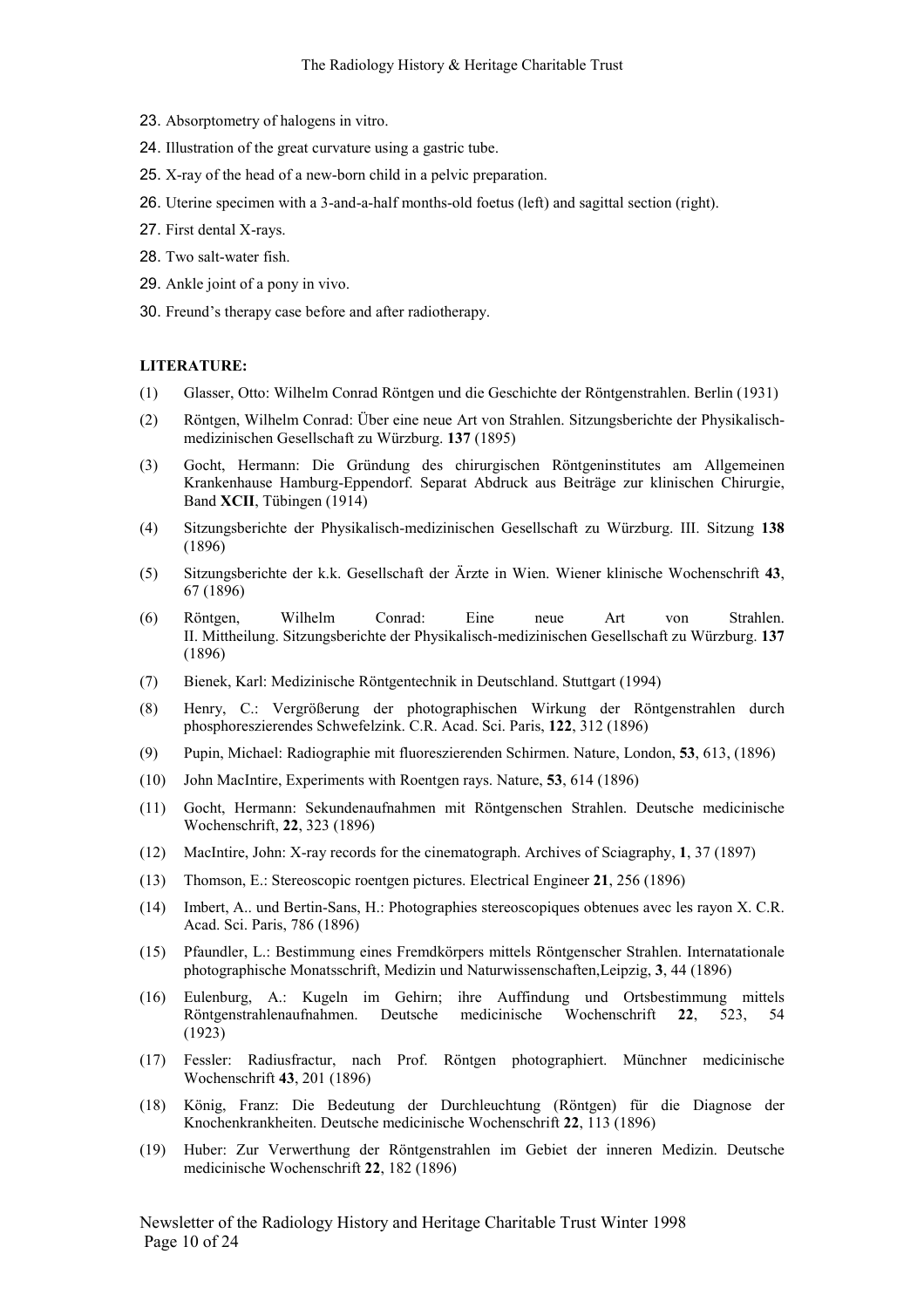- (20) Holland,Charles Thurstan: Lantern demonstration of normal and pathalogical radiographs. Liverpool Medical Institution, 8. X. (1896)
- (21) Wolf, Julius: Zur weiteren Verwerthung der Röntgenbilder in der Chirurgie. Deutsche medicinische Wochenschrift, 22, 645 (1896)
- (22) MacIntire, John: Application of Roentgen Rays to the soft tissues of the body. Nature, 54, 451 (1896)
- (23) Williams, Francis Henry: The Roentgen rays in thoracic diseases. American Journal medical science 114, 665 (1897)
- (24) Rosenbusch,G.; Oudkerk, M.; Ammann, E.: Radiologie in der medizinischen Diagnostik. Berlin (1994)
- (25) Röntgen, Wilhelm Conrad: Über eine neue Art von Strahlen. Sitzungsberichte der Physikalischmedizinischen Gesellschaft zu Würzburg. 137 (1895)
- (26) Becher, Wolf: Zur Anwendung des Röntgen'schen Verfahrens in der Medicin. Deutsche medicinische Wochenschrift 22, 203 (1896)
- (27) Dutto, U.: Fotografi del sistema arterioso ottenute con raggi Röntgen. Rendic. Reale Acad. Lincei 5, 129 (1896)
- (28) Sehrwald, E.: Das Verhalten der Halogen gegen Röntgenstrahlen. Deutsche medicinische Wochenschrift 22, 477 (1896)
- (29) Hemmeter, J.C.: Photographie of the human stomach by the Roentgen method, a suggestion: Boston Med.&Surg. Journal, 134, 609 (1896)
- (30) Wegele, C.: Ein Vorschlag zur Anwendung des röntgen'schen Verfahrens in der Medizin. Deutsche Medizinische Wochenschrift 22, 287 (1896)
- (31) Lindemann, E.: Demonstration von Röntgenbildern des normalen und erweiterten Magens. Deutsche Medizinische Wochenschrift 23, 266 (1897)
- (32) MacIntire, J.: Roentgen Rays. Photographie of the renal calcus; description of an adjustable modification in the focus tube. Lancet, London, 2, 118 (1896)
- (33) Davis, E.P.: The application of the Röntgen rays III. The study of the infant's body and the pregnant womb by the Roentgen rays. Ame. Jour. Med. Sci. 3, 263 (1896)
- (34) Varnier, H., Chappuis, J.: Un premier résultant encourageant de photographie intra-uterine par les rayon X. Anales des Gynécologie, 45, 185 (1896)
- (35) Walkhoff,O.:Altes und Neues vom Röntgenverfahren in der Zahnheilkunde. Deutsch. Mschr. Zahnheilk. 33, 353, (1915)
- (36) König, W.: 14 Photographien mit Röntgen-Strahlen. Leipzig (1896)
- (37) Eder, J.M., Valenta, E.: Versuche über Photographie mittels der Röntgen'schen Strahlen. Wien (1896)
- (38) Eberlein, Richard: Ein Versuch mit Röntgen'schen Strahlen. Monatshefte praktische Tierheilkunde, 7, (1896)
- (39) Hobday, Frederick T.G.: The Roentgen rays in veterinary practice, Veterinarian, 69, (1896)
- (40) Daniel, J.: Letter, Science 3, 562 (1896)
- (41) Markuse, W.: Dermatitis und Alopecie nach Durchstrahlungsversuchen mit Röntgenstrahlen. Deutsche Medizinische Wochenschrift 30, 481 (1896)

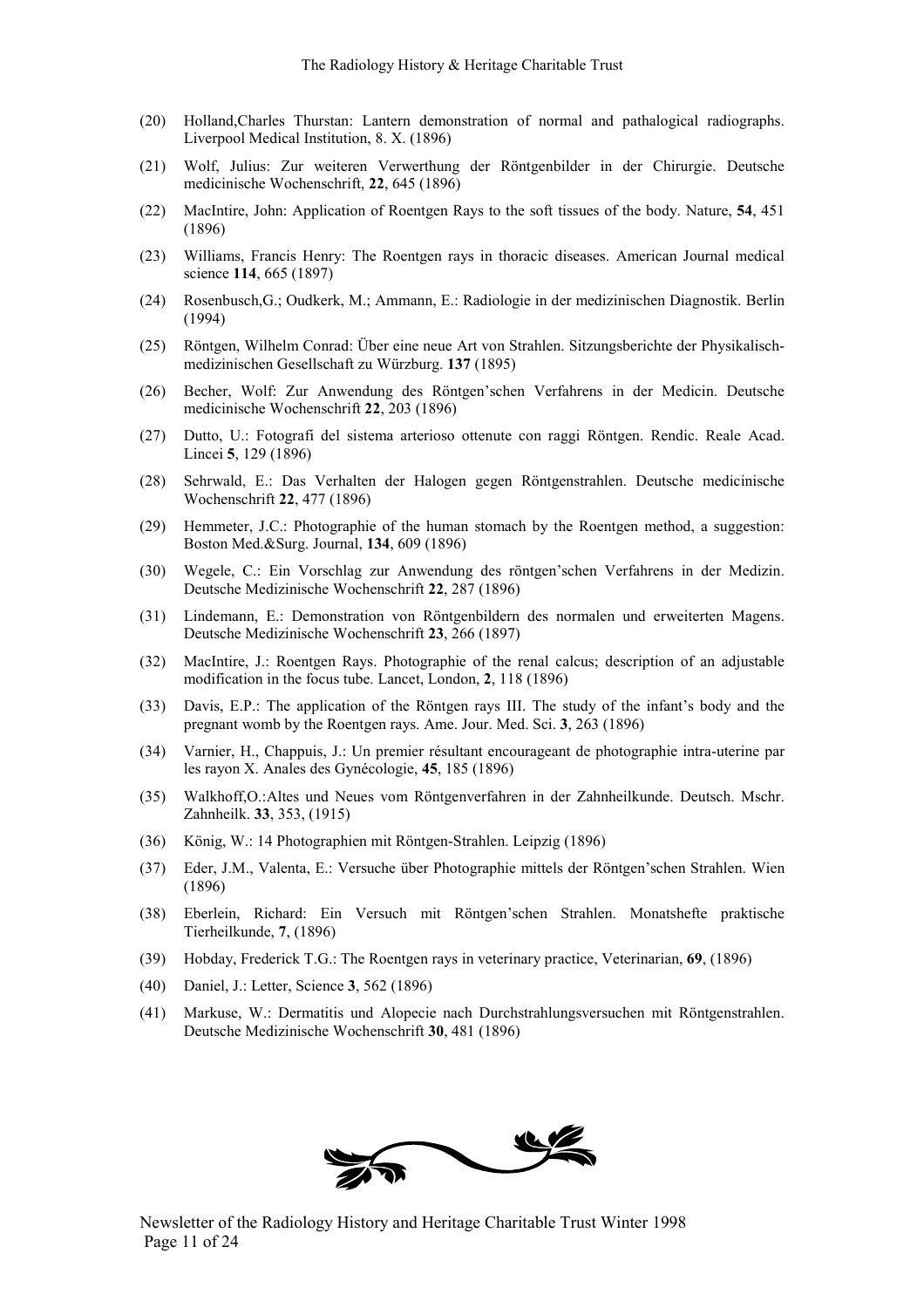## Deutches Röntgen Museum – Today and in the Future. Uwe Busch

| <b>DIAVORTRAG BIR 26. OCTOBER 1998</b> |  |
|----------------------------------------|--|
|----------------------------------------|--|

| N<br>$\mathbf R$ | <b>LINKS</b>                                                                                                                                                                                                                                                                                                                                                                                                                                                                                                                                                                                                                                                                                                                     | <b>RECHTS</b>                                                                                                                                                                                                                                                                                                                                                                                                                                                                                                                                                                        |
|------------------|----------------------------------------------------------------------------------------------------------------------------------------------------------------------------------------------------------------------------------------------------------------------------------------------------------------------------------------------------------------------------------------------------------------------------------------------------------------------------------------------------------------------------------------------------------------------------------------------------------------------------------------------------------------------------------------------------------------------------------|--------------------------------------------------------------------------------------------------------------------------------------------------------------------------------------------------------------------------------------------------------------------------------------------------------------------------------------------------------------------------------------------------------------------------------------------------------------------------------------------------------------------------------------------------------------------------------------|
| $\,1\,$          | {Title of the lecture}<br>Ladies and Gentleman, Dear Colleagues, Dear friends.<br>It is a great honour for me to be invited to present a<br>paper at the British Institute of Radiology. Before I<br>begin with my lecture, I would like to thank very much<br>Miss Marion Frank for her perfect arrangements. My<br>wife and I are very appreciated to have the opportunity<br>to enjoy your                                                                                                                                                                                                                                                                                                                                    | {WCR: Portrait with his sign}<br>hospitality, Marion.<br>Ladies and Gentleman, in my lecture I would like to inform you<br>about the German Roentgen Museum and our special activities.<br>Please allow me to ad to the announced title of my talk some<br>historical aspects about the development of our museum.                                                                                                                                                                                                                                                                   |
| $\sqrt{2}$       | {Text: History of Museum}:<br>First plans to establish a Roentgenmuseum were made<br>by the German Roentgen Society (DRG). At the 1 <sup>st</sup> .<br>April 1907 the DRG decided in their inaugural session<br>of the III. German Roentgen Congress to build up a<br>Roentgen-museum. A museums committee was<br>founded and was represented by: Eberlein, Walter,<br>Grashey and Cowl. The president of DRG, Albers-<br>Schoenberg, pointed out that the special tasks of this<br>museum are to represent the development of radiology<br>in general just as the development of the DRG. The<br>members of DRG began to collect important X-ray<br>machines, tubes, radiographs, instruments, protection<br>equipment, slides, | {Arno Breker: Genius of the Light}<br>The draughty realisation of this museum was unfortunately<br>prevented by the economic crises. In 1920 the museums-<br>committee was still looking for suitable rooms. Parallel to this<br>project the past president of the DRG, Paul Krause, suggested in<br>1929 to build up a Roentgen memorial at Roentgens birthplace<br>in Lennep.<br>At 30. Nov. 1930 the memorial "The Genius of the light",<br>sculptured by the German sculptor Arno Breker was solemn<br>unveiled by Paul Krause and the Lord Mayor of Remscheid, Dr.<br>Hartmann. |
| $\mathfrak{Z}$   | {Inauguration of the museum 18.6.1932}<br>During the ceremony Krause suggested to establish a<br>museum in the house where Roentgen was born with a<br>special focus on Roentgens biography. Dr. Hartmann<br>was enthusiastic about this idea. Unfortunately there<br>was no                                                                                                                                                                                                                                                                                                                                                                                                                                                     | {Prof. Krause in entrance of the new museum}<br>chance at that time to buy this. To go on with the plans the town<br>council decided to buy an old townhouse from 1803. Here, the<br>first section of the museum was opened at 18. June 1932. As<br>first director of this museum Dr. Rees was elected.                                                                                                                                                                                                                                                                              |
| $\overline{4}$   | {View of the museum from the memorial}<br>The development of the museum was supported even in<br>bad economic times by the town council of Remscheid.                                                                                                                                                                                                                                                                                                                                                                                                                                                                                                                                                                            | {The museum in the historical town of Lennep}<br>In 1937 a new exhibition hall was opened to the public. You<br>can see historical outside views of the museum.                                                                                                                                                                                                                                                                                                                                                                                                                      |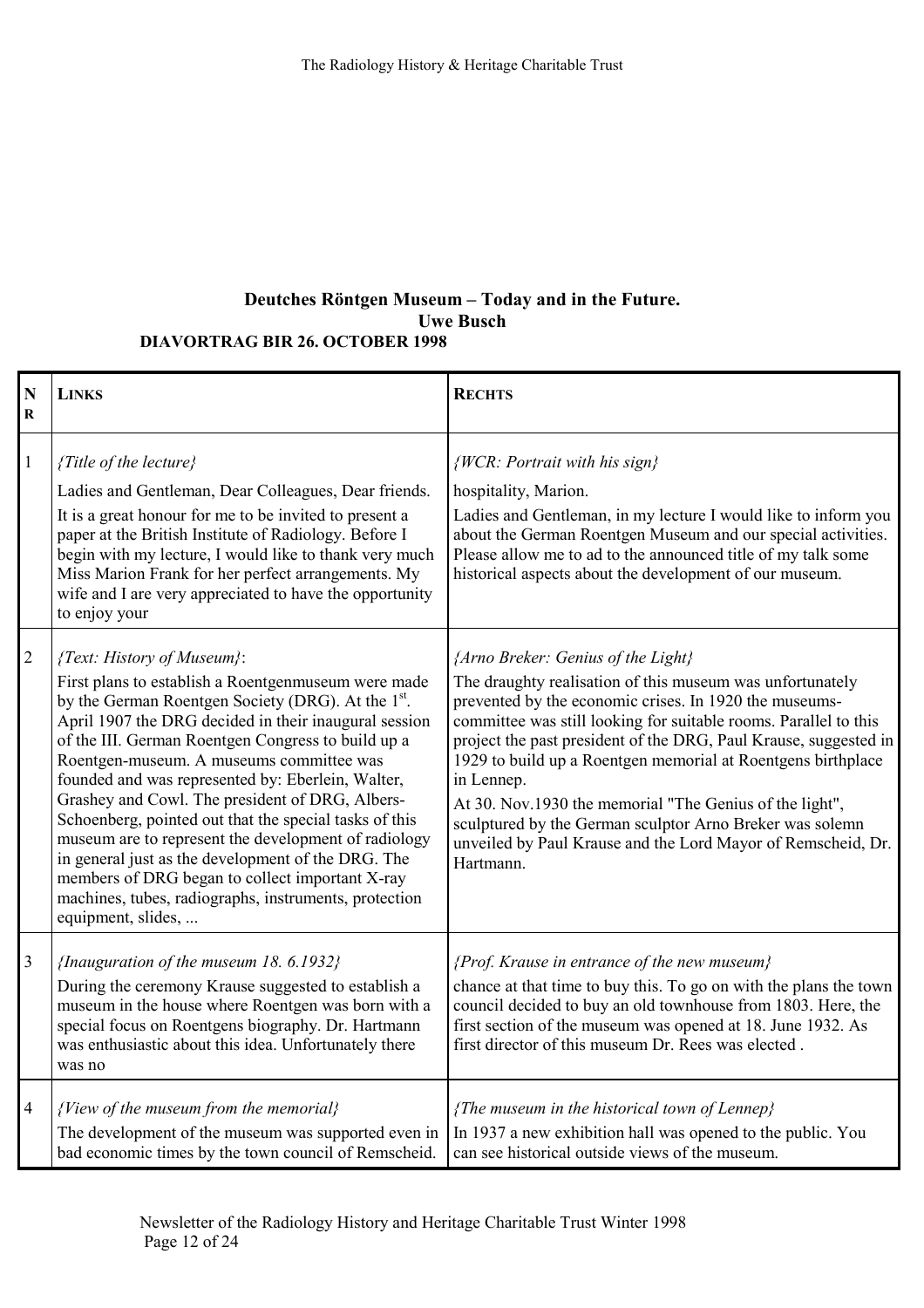| $\mathfrak{S}$ | {Text: Roentgenianum}<br>Independent from this events in Lennep the DRG<br>founded a Roentgen-Office in Munich in 1937. The<br>special tasks of this office were to elaborate a plan for a<br>Roentgenianum, a place for radiological research and<br>education with a special scientific library, a radiological<br>archive and a collection of X-ray machines and related<br>devices.                                                                                                                                               | {Architecture model of the Roentgenianum}<br>The realisation of this project, that was planed for the year<br>1940, became unfortunately a victim of World War II.<br>Furthermore the collection was destroyed in 1944 by bombs.<br>This attack destroyed likewise the engagement of the DRG to<br>establish a museum for radiological science and education.                                                 |
|----------------|---------------------------------------------------------------------------------------------------------------------------------------------------------------------------------------------------------------------------------------------------------------------------------------------------------------------------------------------------------------------------------------------------------------------------------------------------------------------------------------------------------------------------------------|---------------------------------------------------------------------------------------------------------------------------------------------------------------------------------------------------------------------------------------------------------------------------------------------------------------------------------------------------------------------------------------------------------------|
| 6              | {Second enlargement of the museum: Document }<br>Besides this, the progress in Lennep went on. The<br>museum survived wartime without worth mentioning<br>damages. The museum's collection grew because of<br>numerous donations. In 1951 the "Society of Friends<br>and Supporters of the German Roentgen Museum in<br>Remscheid-Lennep, Incorporated was founded.                                                                                                                                                                   | {Building in the foundation stone19.3.1955}<br>In co-operation with the X-ray industry the second enlargement<br>could be realised in 1955. The ceremony of building in the<br>foundation stone was realised by the German Minister of the<br>Interior, Dr. Gerhard Schröder and the president of the Society<br>of friends and supporters, Dr. Seifert, a famous German<br>manufacturer of X.-ray equipment. |
| $\tau$         | {View of the new building}<br>It was the task of the second Director of the museum<br>Mr. Ernst Streller, to fill the empty rooms with life.                                                                                                                                                                                                                                                                                                                                                                                          | {Ernst Streller}<br>Without any professional staff it was hard for Mr Ernst Streller<br>not to fell in resignation.                                                                                                                                                                                                                                                                                           |
| $\,8\,$        | {View from inside with the new exhibition}<br>It took 4 years of intensive work to reorganise the<br>museums exhibition.                                                                                                                                                                                                                                                                                                                                                                                                              | {Inside view}<br>Ernst Streller fulfilled this great task. You can see some insight<br>views of the new organised exhibition in 1959.                                                                                                                                                                                                                                                                         |
| 9              | {Ceremony at city hall}<br>The inauguration of the new exhibition took place at 20.<br>July 1959 with a celebration in the City Hall in<br>Remscheid.                                                                                                                                                                                                                                                                                                                                                                                 | {Outside view of the museum with flags}<br>All participants of the 9. International Congress of Radiology<br>(ICR), that took place the same time in Munich, were invited to<br>come to Remscheid. The streets of Lennep were decorated with<br>a lot of different national flags to welcome the international<br>guests                                                                                      |
| 10             | {Inauguration of the new exhibition $20.7.1959$ .}<br>Numerous guests were attending the inauguration in<br>Lennep. The Lord Mayor Dr. Frey was able to welcome<br>as honorary guest the American ambassador Dr. James<br>Bryant Conant.<br>By the way, Dr. Conant was Chief scientific advisor of<br>the American Uranium Project at Berkley Radiation<br>Laboratory. This wartime mobilisation of science<br>project was established in 1939 by the American<br>president Roosewelt after being alarmed by Albert<br>Einstein about | {Party-time in the museum}<br>Nazi activities to get heavy water and uranium.<br>All the visitors were enthusiastic about the new exhibition.                                                                                                                                                                                                                                                                 |
| 11             | {Acquisition of the House of Roentgen}<br>Roentgen's birthplace situated in a distance of 150<br>meters from the museum, was acquired by the town in<br>1964. After restoration and reconstructing it became<br>part of the museum in 1980. It is now used as a study<br>centre.                                                                                                                                                                                                                                                      | { Memorial tablet }<br>The museums library and the museums guest rooms are housed<br>here. Since 1987 it also contains the comprehensive library of<br>the DRG. You can see the memorial tablet mounted outside this<br>house in 1920 to celebrate Röntgen's 75 birthday.                                                                                                                                     |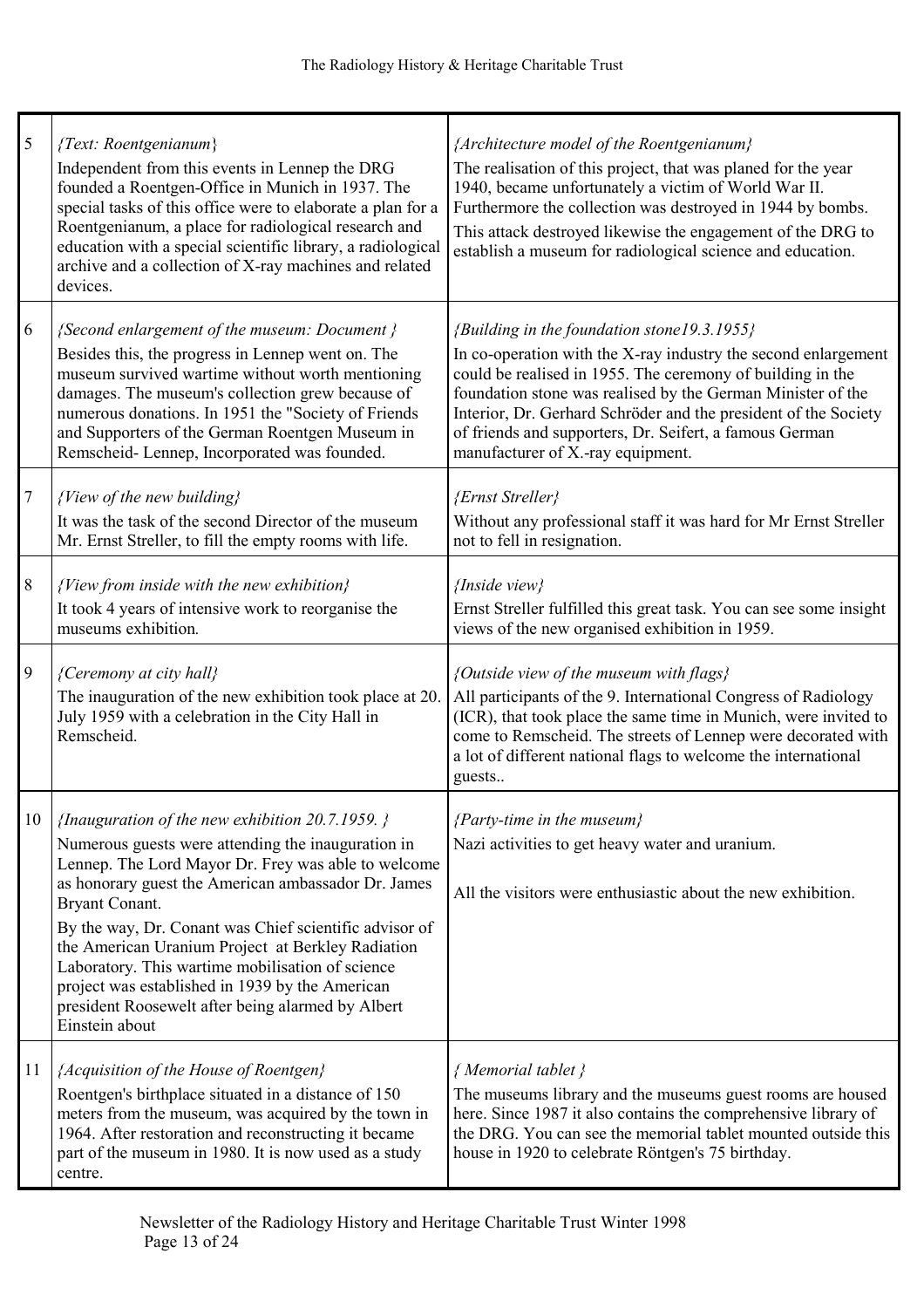| 12             | {Ground plan of the museum by 1995}<br>In 1995 the museum got a huge donation from the<br>European photo-industry. The past president of our<br>Society of Friends and Supporters, Prof. Peter E. Peters,<br>the director of the department of clinical radiological at<br>the University of Münster, was working very hard to<br>mobilise more sponsors. With all this support the third<br>enlargement of the museum could be realised.                                                                                                                                                                                                                                                                                                                                                                                                                                                                                                                                                                                                                                                                                                                                                                                                                                                                                                                                                                                                                                               | {Outside view of the Museum with new Café}<br>It was a very big casualty for the museum that Prof. Peters died<br>in 1997. The new entrance area with a café and a museum's<br>shop was opened to the public in 1996. Today the museum<br>comprises an exhibition area of 2500m <sup>2</sup> . Unfortunately only<br>15% of our collection can actually be shown to the public. Due<br>to lack of space and a breathtaking development in all fields<br>many topics can only be touched on.                                                                                                                                                                                                                                                                                                                                                                                                                                                                                                                                                                                                                                                                                                                                                                                                                                                                                                                                                                                                                                                                                                                      |
|----------------|-----------------------------------------------------------------------------------------------------------------------------------------------------------------------------------------------------------------------------------------------------------------------------------------------------------------------------------------------------------------------------------------------------------------------------------------------------------------------------------------------------------------------------------------------------------------------------------------------------------------------------------------------------------------------------------------------------------------------------------------------------------------------------------------------------------------------------------------------------------------------------------------------------------------------------------------------------------------------------------------------------------------------------------------------------------------------------------------------------------------------------------------------------------------------------------------------------------------------------------------------------------------------------------------------------------------------------------------------------------------------------------------------------------------------------------------------------------------------------------------|------------------------------------------------------------------------------------------------------------------------------------------------------------------------------------------------------------------------------------------------------------------------------------------------------------------------------------------------------------------------------------------------------------------------------------------------------------------------------------------------------------------------------------------------------------------------------------------------------------------------------------------------------------------------------------------------------------------------------------------------------------------------------------------------------------------------------------------------------------------------------------------------------------------------------------------------------------------------------------------------------------------------------------------------------------------------------------------------------------------------------------------------------------------------------------------------------------------------------------------------------------------------------------------------------------------------------------------------------------------------------------------------------------------------------------------------------------------------------------------------------------------------------------------------------------------------------------------------------------------|
| 13             | {WCR Biography text }<br>Ladies and Gentleman, it is the special privilege of the<br>museum to preserve the estate of Wilhelm Conrad<br>Röntgen. So please allow me to give you a short<br>introduction in his biography.<br>Wilhelm Conrad was born in Lennep at 27.3.1845. He<br>was the only child of Friedrich Conrad Röntgen, a<br>distinguished cloth manufacturer and his wife Charlotte<br>Con-stance, nee Frohwein, a native from Amsterdam.<br>The family was well known in Lennep. In 1848 many                                                                                                                                                                                                                                                                                                                                                                                                                                                                                                                                                                                                                                                                                                                                                                                                                                                                                                                                                                              | {WCR portrait time in Giessen }<br>European countries, including Germany, were shattered by<br>revolution. Röntgen's parents sold their house at Gänsemarkt<br>and emigrated at 27. March 1848 to Apeldoorn (NL), the place<br>were the family of Röntgen's mother lived. In addition the<br>economic prospects were much better in The Nether-lands.<br>Wilhelm Conrad attended primary school there, and later a<br>private boarding school. He spoke fluently Dutch and felt very<br>much at home in this Dutch town. In 1862 his father sent young<br>Wilhelm to Utrecht to visit the technical school.                                                                                                                                                                                                                                                                                                                                                                                                                                                                                                                                                                                                                                                                                                                                                                                                                                                                                                                                                                                                      |
| no<br>ch<br>13 | Röntgen got good report from technical school - apart<br>from his mark in physics - but he did not get a school<br>examine. Somewhat curious happened which was to<br>have a considerable impact of his future live. What<br>would be a harmless students prank by today's<br>standards caused a "consilium abeundi" - he was<br>expelled from school. What actually happened has<br>never been completely clarified. According to Otto<br>Glassers biography, one of Röntgens classmates had<br>drawn a <b>caricature</b> of a teacher on the firescreen.<br>Röntgen was standing in front of this picture when the<br>teacher unexpectedly arrived. He thought Röntgen was<br>the culprit.<br>In 1865 he was sent to Zurich to visit the Polytechnic<br>School. In 1868 he passed the examine and received his<br>Diploma in Mechanical engineering. He continued his<br>studies and in 1869 he obtained his Ph. D. from the<br>University of Zürich following submission of his thesis<br>entitled "Studies on gases".<br>It was then in Zurich where he met his later mentor<br>August Kundt, a very important and famous German<br>experimental physicist. He became his assistant in<br>1871. Both worked very successfully together. In 1872<br>he married Anna Bertha Ludwig. Together with Kundt<br>Röntgen went in 1872 to Strasbourg where he finally<br>became assistant professor of physics and was<br>appointed lecturer. In 1875 he went to Hohenheim but<br>left after | one year to became associate Professor at the institute of Kundt<br>in Strasbourg. In 1879 he was offered the Chair of Physics at<br>Giessen University. It was in Giessen Röntgen performed very<br>important physical research that made him famous in the<br>physical world long before he discovered X-rays. In 1888<br>Röntgen received an offer from the University of Würzburg<br>he could not decline. WCR's scientific accomplishments had<br>made him so outstanding, that he was offered Friedrich<br>Kohlrausch's post as full Professor of Physics and Director of<br>the new Physical Institute of the University of Würzburg, when<br>Kohlrausch went to Strasbourg WCR's accurate experimental<br>methods of investigation made him an ideal successor of the<br>master of technique of physical measurement. In 1894 Röntgen<br>received the ultimate academic accolade by being elected<br>"Rector" (President of the University of Würzburg). On a<br>special request of the Bavarian government Röntgen accepted in<br>1900 the Chair for Physics at the University of Munich.<br>Wilhelm and Anna Bertha Röntgen went to Munich and they<br>stayed there until their death. When his beloved wife died in<br>1919, Röntgen became very lonely. He retired from his chair in<br>physics in 1920 but continued to serve as Curator of the<br>Physico-Metronomical Institute of the Munich Academy of<br>Science. On 10.2.1923 he died in Munich from intestinal<br>carcinoma. His mortal remains were put to rest beside those of<br>his wife and his parents in the old cemetery in Giessen. |
| 14             | {Genealogy}                                                                                                                                                                                                                                                                                                                                                                                                                                                                                                                                                                                                                                                                                                                                                                                                                                                                                                                                                                                                                                                                                                                                                                                                                                                                                                                                                                                                                                                                             | {David Röntgen}                                                                                                                                                                                                                                                                                                                                                                                                                                                                                                                                                                                                                                                                                                                                                                                                                                                                                                                                                                                                                                                                                                                                                                                                                                                                                                                                                                                                                                                                                                                                                                                                  |
|                | The museum collected information about Röntgen's<br>Genealogy. Roentgen's family tree was compiled by the                                                                                                                                                                                                                                                                                                                                                                                                                                                                                                                                                                                                                                                                                                                                                                                                                                                                                                                                                                                                                                                                                                                                                                                                                                                                                                                                                                               | One of Röntgen's ancestors from a side line, David Röntgen<br>(1743-1807), became very famous almost a hundred years                                                                                                                                                                                                                                                                                                                                                                                                                                                                                                                                                                                                                                                                                                                                                                                                                                                                                                                                                                                                                                                                                                                                                                                                                                                                                                                                                                                                                                                                                             |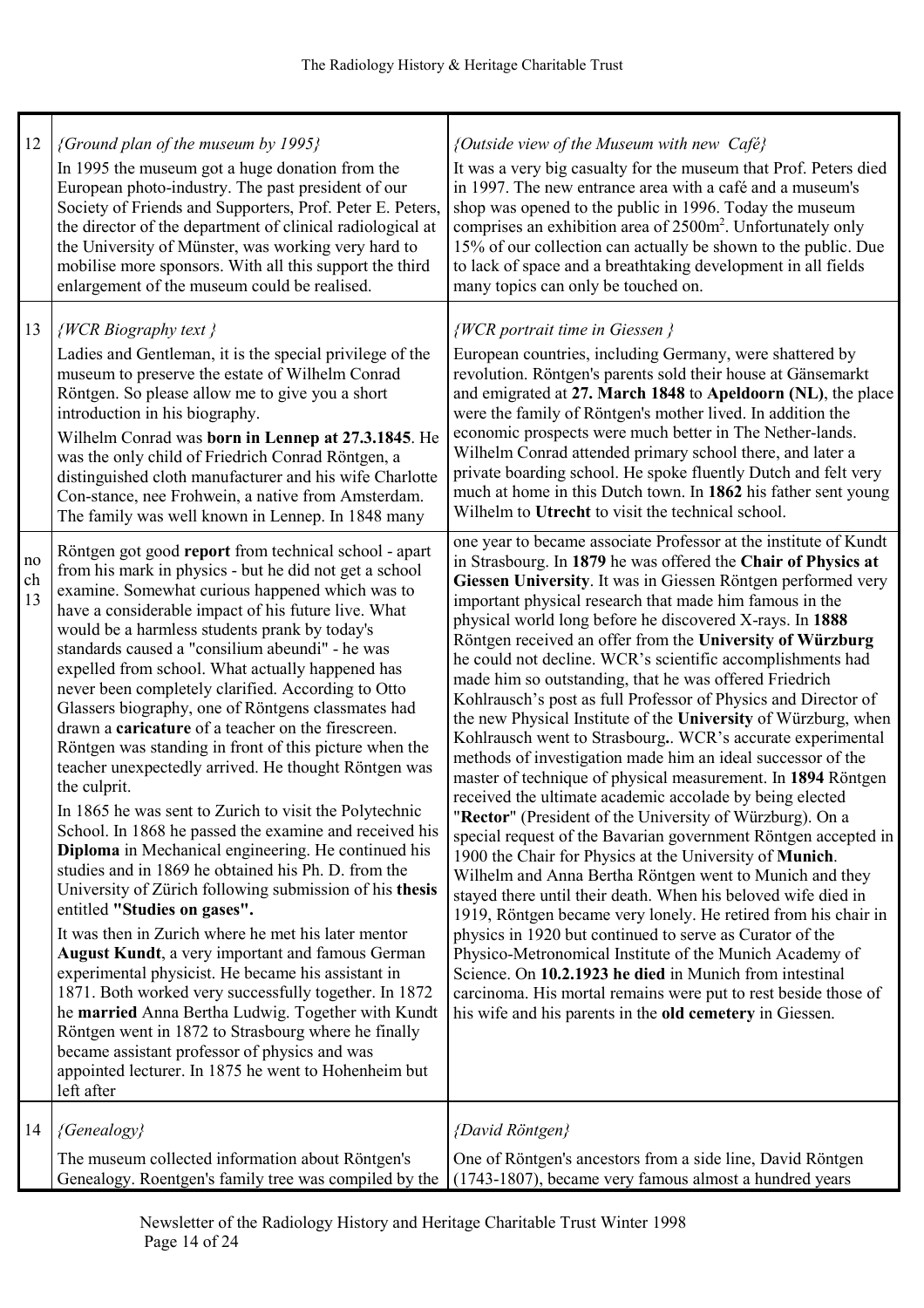|    | German naval captain Paul Windgassen and is been<br>preserved in the museums archive. Until today we have<br>good contacts to the family line that emigrated to the<br>United States.                                                                                                                                                                                                                                               | before his birth as a cabinetmaker. He made beautiful inlaid<br>woodwork which was sold to collectors and to Royalty,<br>including Catherine of Russia, Queen Marie Antoinette of<br>France and Frederick William the second of Prussia.                                                                                                                                                                                    |
|----|-------------------------------------------------------------------------------------------------------------------------------------------------------------------------------------------------------------------------------------------------------------------------------------------------------------------------------------------------------------------------------------------------------------------------------------|-----------------------------------------------------------------------------------------------------------------------------------------------------------------------------------------------------------------------------------------------------------------------------------------------------------------------------------------------------------------------------------------------------------------------------|
| 15 | $\{WCR\;as\;young\;man\;\}$<br>One of the main museum's effort is to represent<br>Röntgen as a man.<br>Young Wilhelm was expected to follow his father's<br>footsteps. There is nothing in his youth which pointed<br>out his future genius. He had great love for nature and<br>was found of roaming through forests and fields with<br>his friends. He had a special aptitude for making all<br>sorts of mechanical contrivances. | {Drawing of his suction pump}<br>When he was first permitted to smoke cigars, he received a<br>beautiful meerschaum holder from his uncle, and constructed a<br>little suction pump with which he quickly and automatically<br>seasoned it.<br>Röntgen was always a loyal and faithful friend to his colleges.<br>Modesty was one of the characteristics which persisted<br>throughout his life.                            |
| 16 | {WCR the man: WCR with his parents}<br>The museum owns a lot of documents and pictures<br>showing Röntgen and his family. I like to show you<br>now some examples.<br>On left you can see a picture showing young Röntgen<br>and his parents during their time in Apeldoorn.                                                                                                                                                        | {WCR the man: Pupil in Apeldoorn}<br>On right side you can see a portrait of Röntgen as pupil during<br>his time in Utrecht.                                                                                                                                                                                                                                                                                                |
| 17 | $\{WCR\$ the man: Report from technical school Utrecht $\}$<br>Röntgen's report from technical school in Utrecht<br>attested him a very bad performance in physics.                                                                                                                                                                                                                                                                 | $\{WCR\ the\ man\colon Diploma\}$<br>Röntgen received his diploma in mechanical engineering from<br>polytechnic school in Zurich in 1869                                                                                                                                                                                                                                                                                    |
| 18 | {WCR the man: Country house in Weilheim}<br>In 1889 Röntgen bought a country house and a hunting<br>ground in Weilheim, close to Stuttgart. Hunting was a<br>pleasure and a recreation for Röntgen. Although his<br>colour-blindness made it difficult for him to distinguish<br>the red deer from a green background, he was a very<br>good hunter and shot.                                                                       | $\{WCR\$ the man: At the terrace of his house}<br>During the woodcock season he got up at 3.30 in the morning.<br>He enjoyed nature and especially the morning atmosphere and<br>the activities of the birds so much that he often forgot to fire his<br>gun. You can see him standing at the terrace of his house.<br>relaxing from his work in Munich and listening to the voices of<br>nature.                           |
| 19 | $\{WCR\$ the man: Hunting in Weilheim $\}$<br>He often spend his weekends together with his friends<br>hunting. Pictures from 1898 showing him with his<br>friends and his huntsman Lenz in his hunting-ground in<br>Weilheim                                                                                                                                                                                                       | {WCR the man: Hunting in Weilheim}<br>Failures in hunting often made Röntgen very angry,<br>disagreeable and moody for the whole day.                                                                                                                                                                                                                                                                                       |
| 20 | $\{WCR\$ the man: Pontresina: Riding a coach $\}$<br>Almost 40 years ago Röntgen and his wife spent their<br>holidays in Pontresina, Switzerland. Röntgen got very<br>good remembrance to his study time in Zurich where he<br>often spend the weekends hiking in the mountains. The<br>Röntgen's usually spent their vacations with congenial<br>colleges, among whom were the zoologist Boveri and<br>his                         | {WCR the man: Engadin mountains in Pontresina}<br>wife and daughter, the surgeon Krönlein, Dr. Ritzmann, Prof.<br>von Hippel, Prof. Lüders, Prof. Hitzig and Prof. Schönborn.<br>During vacations all the metropolitan entertainment's, such as<br>dance, concerts, etc. were taboo. You can see on left side both<br>in a coach in front of their hotel in Pontresina and Röntgen<br>holding an alpine flower in his hand. |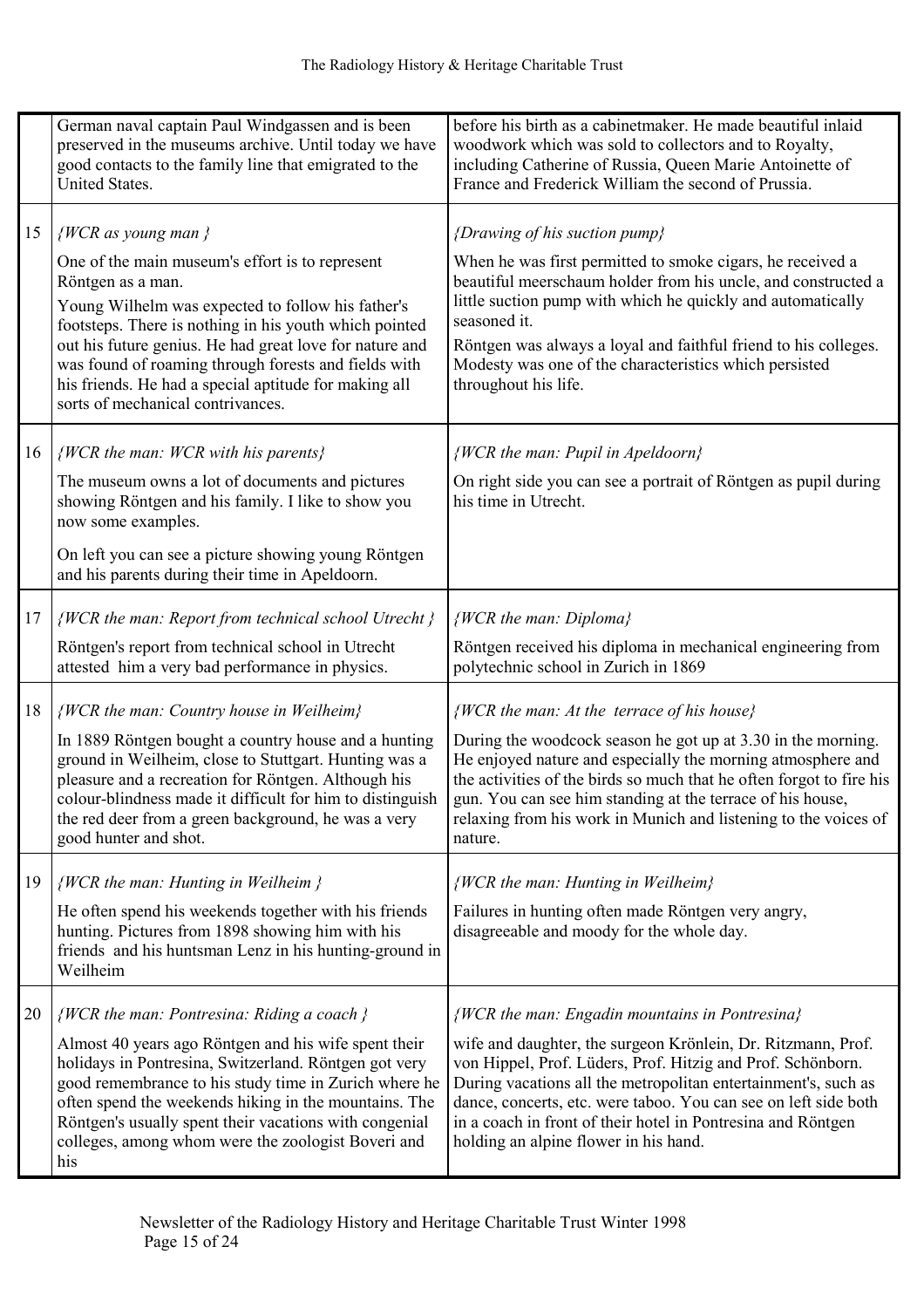| 21 | {WCR the man: Röntgen-photographs}<br>Röntgen was very interested in photography. It was his<br>great hobby to make a lot of photographs during his<br>holidays. Some examples you can see here. The<br>museum owns a huge collection of real Röntgen<br>photographs.                                                                                                                                                                                                                                                                                                                                                                                                                                                     | {WCR the man: Röntgen-photographs}<br>I like show some of the beautiful pictures from landscapes he<br>took during his holidays in Switzerland and Italy.<br>On left side: the Hotel Sand in Pontresina in 1896<br>On the right: a beautiful view of the Engadin mountains                                                                                                                                                                                                                                                                                                                                                                                                                                                                                                                                                                                     |
|----|---------------------------------------------------------------------------------------------------------------------------------------------------------------------------------------------------------------------------------------------------------------------------------------------------------------------------------------------------------------------------------------------------------------------------------------------------------------------------------------------------------------------------------------------------------------------------------------------------------------------------------------------------------------------------------------------------------------------------|----------------------------------------------------------------------------------------------------------------------------------------------------------------------------------------------------------------------------------------------------------------------------------------------------------------------------------------------------------------------------------------------------------------------------------------------------------------------------------------------------------------------------------------------------------------------------------------------------------------------------------------------------------------------------------------------------------------------------------------------------------------------------------------------------------------------------------------------------------------|
| 22 | {WCR the man: Röntgen-photographs}<br>In spring their favourite place was Cadenabbia in Italy.<br>The Röntgen's always stayed in same rooms at the<br>expensive hotel Bellevue. Furthermore they had a key<br>to the beautiful "Villa Carlotta" through the courtesy of<br>the Prince of Meiningen. The pictures were was taken<br>in 1897.<br>A nice anecdote:<br>Röntgen, who groomed himself carefully and always<br>looked faultlessly dressed in a tuxedo, appeared one<br>evening at a fine dinner in Bellevue hotel with one<br>patent leather shoe and one nailed mountain shoe, and<br>of course this news spread very quickly over<br>Cadenabbia and for a long time furnished excellent<br>material for jokes. | {WCR the man: Röntgen-photographs}<br>On his next birthday he received a wonderful little figure of a<br>man which was made out of dried plums dressed in a tuxedo<br>and with one patent leather shoe and one mountain shoe on its<br>feed. The gift was accompanied by the following letter:<br>"The British Colony of Cadenabbia, very much flattered to see<br>that you have adopted their national evening dress, has decided<br>to have your statue sculptured by the celebrated sculptor,<br>Professor M. Klinger in Leipzig, in order to perpetuate the<br>memory of your first appearance in this dress. We have the<br>pleasure of sending you a miniature model of the statue in<br>honour of the sixty-second anniversary of your birthday and<br>wish you many happy returns of the day. Yours respectfully,<br>The Very Reverend of Sheepshead." |
| 23 | {WCR the man: Röntgen-photographs}<br>In wintertime 1898 the Röntgen's visited Davos,<br>Switzerland. Röntgen mad a picture of a glacier and                                                                                                                                                                                                                                                                                                                                                                                                                                                                                                                                                                              | {WCR the man: Röntgen-photographs}<br>together with friends they went skating at a frozen lake.                                                                                                                                                                                                                                                                                                                                                                                                                                                                                                                                                                                                                                                                                                                                                                |
| 24 | $\{WCR\$ the scientist: Röntgen as rector}<br>The scientist Wilhelm Conrad Röntgen got great<br>reputations as an excellent experimental physicist. You<br>can see him here in the official gown of a rector of the<br>University of Würzburg. In his address given on the<br>occasion of becoming rector he said:<br>"Nature often allows amazing miracles to be produced<br>which originate from the most ordinary observations<br>and which are, however, recognised only by those who<br>are equipped with sagacity and research acumen, and<br>who consult experience, the teacher of everything."<br>Röntgen's scientific work embraced:                                                                            | $\{WCR\ the\ scientist:\ The\ x\}$<br>15 scientific papers in Strasbourg (1870-1879)<br>incl. "On the Electrodynamic Rotation of the Plane of<br>Polarisation in Gases" (later called the Kerr-Effect)<br>18 publications in Giessen (1880-88)<br>incl. "On Sounds produced by Intermittent Irradiation of a Gas"<br>and "On the Electromotoric Force produced by moving a<br>Dielectric in a homogeneous Electric Field (Proof of Maxwell's<br>Theory of Electrodynamic)<br>18 papers in Würzburg (1889-1898)<br>incl. "On a new kind of rays" and 2 other papers on X-rays<br>7 papers in Munich (1904-1921)<br>incl. "Pyro- and Piezo-electrical Investigations"<br>Please allow me to introduce you with two important papers.                                                                                                                             |
| 25 | {WCR the scientist: Devices Photoacoustic effect}<br>The first one was published in 1881 and titled, On<br>sounds produced by intermittent irradiation of Gases"<br>Intermitted radiation from a light source, that produced<br>head radiation can be absorbed by an illumination gas                                                                                                                                                                                                                                                                                                                                                                                                                                     | {WCR the scientist: Text Photoacoustic effect<br>meter with a microphone tones can clearly be heard. The light<br>absorption is dependant on the kind of the illumination gas and<br>on the wavelength of the light. The method is nowadays used<br>for the spectroscopy of non-radiant transitions. In easier words:                                                                                                                                                                                                                                                                                                                                                                                                                                                                                                                                          |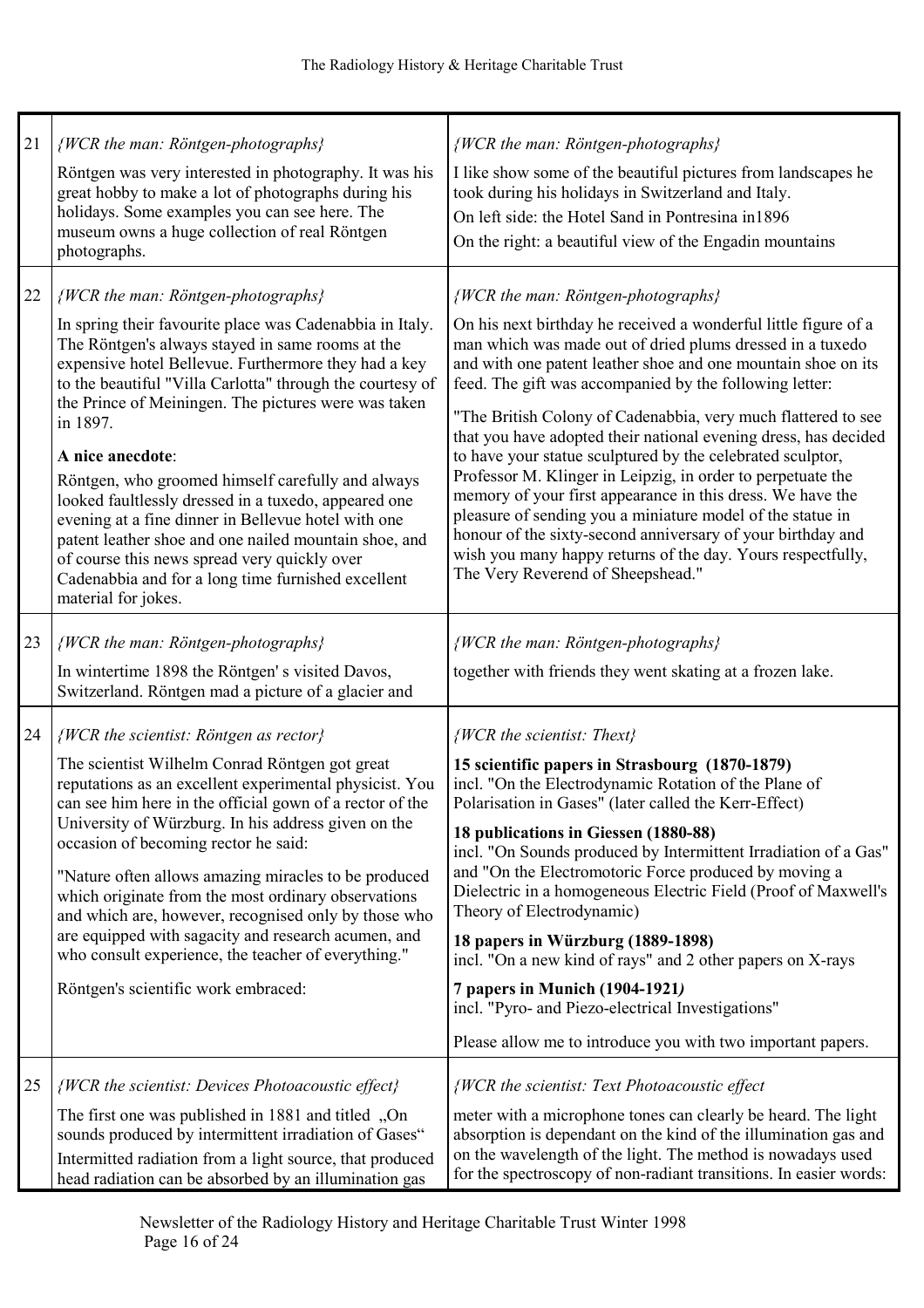|    | filled in a glass tube With a manometer rising and<br>falling of the pressure of the gas can be measured, an<br>effect A. G. Bell demonstrated in solids. If substituting<br>the mano-                                                                                                                                                                                                                                                                                                                                                    | We are able to analyse the swinging and dancing of stimulated<br>gas molecules. It's now put to use in environment protection to<br>proof air pollution.                                                                                                                                                                                                                                                                                                                                                                                                                                  |
|----|-------------------------------------------------------------------------------------------------------------------------------------------------------------------------------------------------------------------------------------------------------------------------------------------------------------------------------------------------------------------------------------------------------------------------------------------------------------------------------------------------------------------------------------------|-------------------------------------------------------------------------------------------------------------------------------------------------------------------------------------------------------------------------------------------------------------------------------------------------------------------------------------------------------------------------------------------------------------------------------------------------------------------------------------------------------------------------------------------------------------------------------------------|
| 26 | {WCR the scientist: Dielectric shift current}<br>"On the electromotoric force produced by moving a<br>dielectric in a homogenous electric field" was published<br>in 1885.<br>In 1873 the genius Scottish physicist J.C. Maxwell<br>developed the first unify theory in physics. He was able<br>to describe electricity and magnetism in one theory. His<br>Electrodynamics contents a system of four differential<br>equations. Because of mathematical symmetrical<br>reasons he put in one equation a physical quantity - a<br>special | {WCR the scientist: Text: Dielectric shift current}<br>kind of a current - never measured before. The physical world<br>was confused about this fact and the Prussian Academy of<br>Science asked a prize question to measure the predicted current.<br>Röntgen, using a special designed condenser with a rotation<br>dielectric, was able to proof, that the movement of an electric<br>polarised dielectric had the magnetic effect of a current; that<br>was called dielectric shift current. The measuring of this<br>quantity brought the desired breakthrough of Maxwell's theory. |
| 27 | $\{WCR\ the\ scientist: X-rays\}$<br>At 8.11.1895 he discovered X-rays in his laboratory in<br>Würzburg. He used a very simple equipment to analyse<br>discharge phenomena's in deluded gases. In an<br>interview                                                                                                                                                                                                                                                                                                                         | <i>{WCR the scientist: X-rays</i><br>with the reporter H. Damm from McClure's magazine he<br>answered the question "What did you think?" with the famous<br>words "I did not think; I investigated".                                                                                                                                                                                                                                                                                                                                                                                      |
| 28 | {WCR the scientist: Radiograph of Bertha}<br>On 22. December Röntgen asked his wife Anna Bertha<br>to make a radiograph of her hand. On the<br>photographic plate the bones of her hand and two rings<br>can be seen distinctively The picture became a historic<br>document and the 22.12.1895 is the true birthday of<br>radiology and radiography as a medical speciality.                                                                                                                                                             | $\{WCR\$ the scientist: Manuscript $\}$<br>On the 28. December 1895 Röntgen submitted his short<br>manuscript, On a new kind of rays - preliminary<br>communication" to the secretary of the Würzburg Physico-<br>Medical-Society. Three days later Röntgen obtained reprints of<br>his manuscript and had sent them, together with nine illustrating<br>pictures, to his scientific colleagues as a New Year's Greeting.<br>Within ten days of the submission of the manuscript the news<br>had spread to the entire world.                                                              |
| 29 | $\{WCR\$ the scientist: Lecture at the Berlin palace $\}$<br>On January 11. Röntgen received a telegraph from the<br>adjutant of the German Emperor with an invitation to<br>present his discovery at the emperors palace in Berlin.<br>On January 13, Röntgen demonstrated some<br>experiments in a private lecture in Berlin palace<br>before the German Emperor Wilhelm II and the royal<br>family.                                                                                                                                    | {WCR the scientist: Radiograph of Bertha}<br>On 23.1.1896, Röntgen presented his work at the special<br>conference of the Würzburg Physico-Medical Society. In<br>front of the audience Röntgen made the radiograph of the hand<br>of the famous German anatomist Prof. Albrecht von Koelliker.<br>The exposure time was about 30 minutes. The audience gave<br>him standing ovations after the presentation and von Kölliker<br>recommended to call the new rays henceforth as "Röntgen<br>rays". This expression became very popular in German<br>speaking countries.                   |
| 30 | {WCR the scientist: Honours}<br>During his lifetime Röntgen got a lot of Honours. At 10.<br>12.1901 Röntgen was awarded the first Nobel Prize in<br>Physics. He travelled to Stockholm but refused to give                                                                                                                                                                                                                                                                                                                                | {WCR the scientist: Nobel prize}<br>an official Nobel lecture. Röntgen bequeathed the Nobel prize-<br>money of 50.000 Kroners to the University of Würzburg to<br>support young scientists.                                                                                                                                                                                                                                                                                                                                                                                               |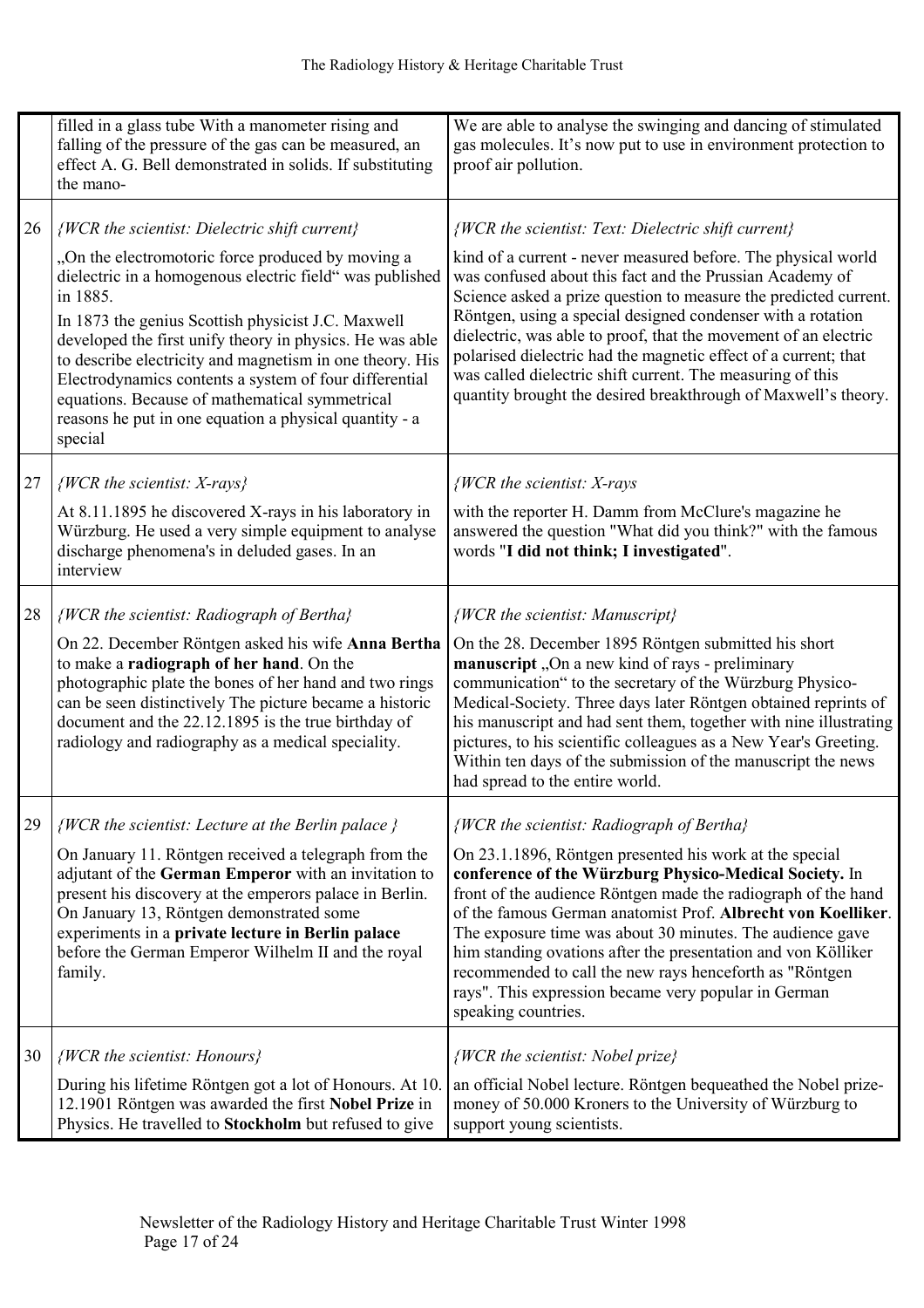| 31 | {Tasks of the museum: The Röntgen-Plaque}<br>Another very important task of the museum is to<br>organise the annual awarding ceremony of the Röntgen-<br>Plaque. This high esteemed scientific award was<br>endowed by the town of Remscheid in 1951. The<br>Röntgen-Plaque is been awarded by the Lord Mayor to<br>persons who made great contributions to progress and<br>common usage of X-rays in science and practice.                                                                                           | {The Röntgen plaque}<br>Four Nobel-Prize winners are among the numerous holders of<br>the Plaque from all over the world.<br>Max von Laue, German Physicist<br>William Lawrence Bragg, British Physicist<br>Arthur Holly Compton, US-American Physicist<br>Godfrey Newbold Hounsfield, British Electrical Engineer                                                                                                                                                                                                                                         |
|----|-----------------------------------------------------------------------------------------------------------------------------------------------------------------------------------------------------------------------------------------------------------------------------------------------------------------------------------------------------------------------------------------------------------------------------------------------------------------------------------------------------------------------|------------------------------------------------------------------------------------------------------------------------------------------------------------------------------------------------------------------------------------------------------------------------------------------------------------------------------------------------------------------------------------------------------------------------------------------------------------------------------------------------------------------------------------------------------------|
| 32 | {The Röntgen-Plaque: von Laue}<br>Max von Laue was been awarded the Röntgen-Plaque<br>in 1952 for the evidence of diffraction and interference<br>of X-rays in crystals.                                                                                                                                                                                                                                                                                                                                              | {The Röntgen-Plaque: Hounsfield}<br>Godfrey Newbold Hounsfield was been awarded the Röntgen-<br>Plaque in 1980 for his invention of Computer tomography.                                                                                                                                                                                                                                                                                                                                                                                                   |
| 33 | {The Museums collection embraced: Text}<br>287<br>Exhibits out of Röntgen's estate<br>X-ray machines and related devices<br>615<br>395<br>X-ray tubes<br>Documents<br>1600<br>Photographs<br>1500<br>12000 Books<br><b>Different Periodicals</b><br>120                                                                                                                                                                                                                                                               | {The Museums collection: Furniture}<br>The museum presents some beautiful furniture out of Röntgen's<br>estate in his birthplace.<br>The museum owns his old toilet pot and his washbowl but both<br>are not in use nowadays.                                                                                                                                                                                                                                                                                                                              |
| 34 | {The Museums collection: Desk and bookcases}<br>The museum owns the desk and some bookcases from<br>Röntgen's time in Würzburg. The pendulum clock hung<br>already in his laboratory while he discovered X-rays<br>Röntgen owned a very huge library with about 10.000<br>contemporary scientific books. Unfortunately he<br>decided in his last wish to sell this library and to spent<br>the money in a foundation to support young scientists.<br>In his bookcase you can see the number of books that<br>could be | {The Museums collection: Cabinet 1905}<br>preserved. The X-ray cabinet from 1905 is well preserved and<br>demonstrated impressively the dangerous work in the pioneer<br>years of radiology. The tube was used without any shielding<br>and the electrical cables were laid through the room without any<br>isolation. The main instrument was a fluoroscopic screen. The<br>exposure time of a radiograph for instance of a hand was about<br>5 minutes. The collection of tubes rendered the continuous work<br>without daily regeneration of each tube. |
| 35 | ${The Museum solution: Transparent women}$<br>In the entrance of the medical department a life-sized<br>functioning model "The Women of Glass"<br>demonstrated the radiological imaging of inner organs.<br>During the lecture the organs are been lighted up and on<br>TV-screens                                                                                                                                                                                                                                    | {The Museums collection: control panel}<br>the actual radiographs are shown to the visitor. The beautiful<br>control panel of an X-ray unit was been manufactured by the<br>German company Koch & Sterzel in Dresden in 1933.                                                                                                                                                                                                                                                                                                                              |
| 36 | {The Museums collection: $CT$ }<br>A revolution in radiology was the development of<br>Computer Tomography. When Sir Hounsfield was<br>awarded the Röntgen-Plaque he brought as a gift this<br>beautiful EMI Marc I scanner from Basel, Switzerland.                                                                                                                                                                                                                                                                  | {The Museums collection: MRI}<br>Next step in the progress of radiology was the development of<br>MRI. This 0.2 Tesla MRI Scanner was one of the first scanners<br>build by Siemens in Erlangen.                                                                                                                                                                                                                                                                                                                                                           |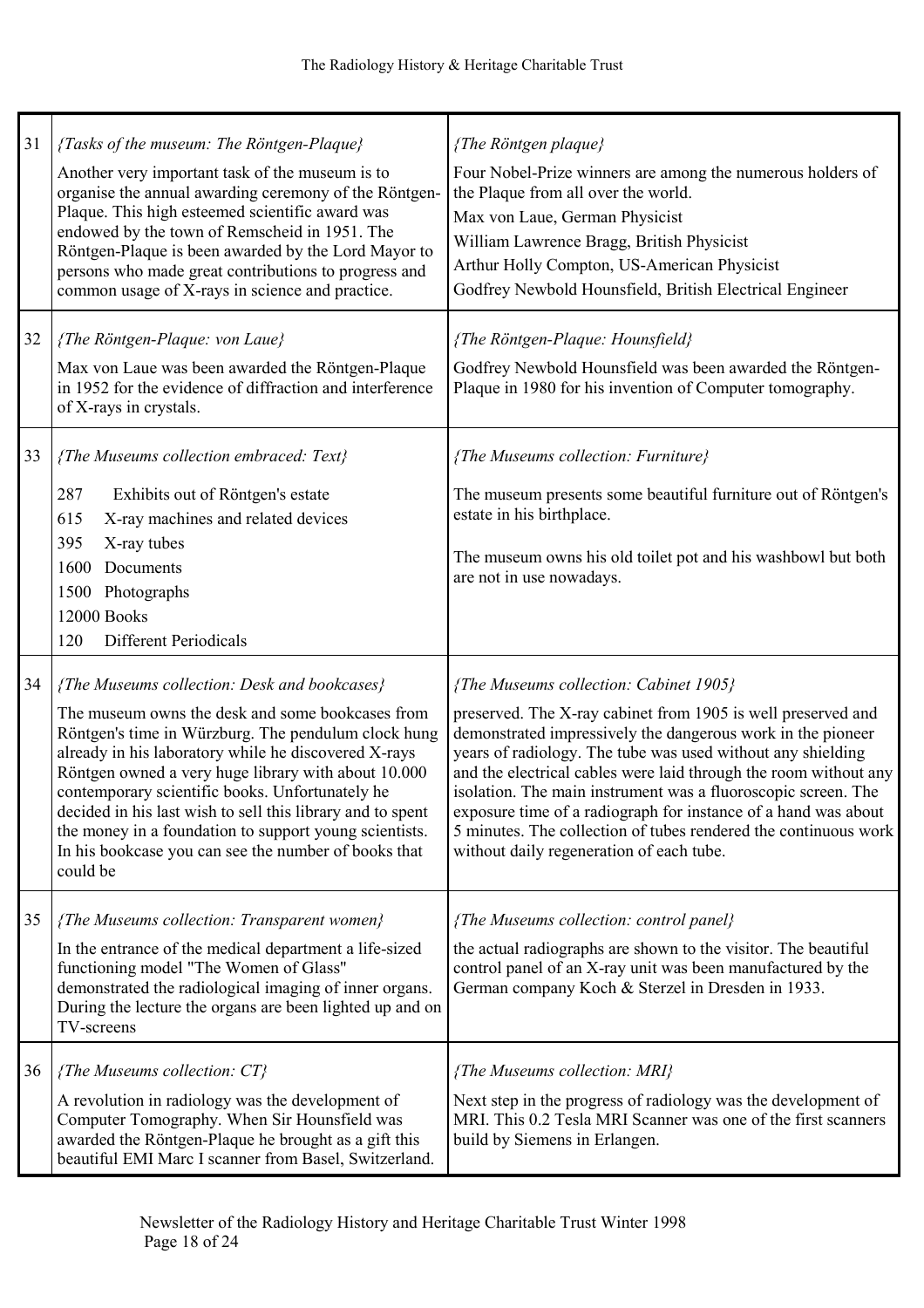| 37 | {The Museums collection: Symmetry instrument}<br>The Symmetry Instrumentarium was constructed in<br>1922 by Reiniger, Gebbert & Schall in Erlangen for<br>irradiation. The generator provided 250 kV. To protect<br>the sensitive tube against high voltage irregularities a<br>spark stretch was installed. During an irradiation<br>session often                                                                                                                                                                                                                                                                           | {The Museums collection: Hand of Paul Krause}<br>electrical discharges occurred that made most of the patient<br>very fearful. Professor Paul Krause decided in his last wish, that<br>his hand with radiation damage could be amputated after his<br>death for presentation in our museum. Paul Krause was a victim<br>of the Nazis. He began suicide in 1934.                                                                                                                                                                                                                                                                                                                                                        |
|----|-------------------------------------------------------------------------------------------------------------------------------------------------------------------------------------------------------------------------------------------------------------------------------------------------------------------------------------------------------------------------------------------------------------------------------------------------------------------------------------------------------------------------------------------------------------------------------------------------------------------------------|------------------------------------------------------------------------------------------------------------------------------------------------------------------------------------------------------------------------------------------------------------------------------------------------------------------------------------------------------------------------------------------------------------------------------------------------------------------------------------------------------------------------------------------------------------------------------------------------------------------------------------------------------------------------------------------------------------------------|
| 38 | {The Museums collection: Geißler Tube}<br>The museums owns a huge collection of all sorts of X-<br>ray tubes. The beautiful "Cathode Ray Tube" on left<br>side was manufactured in 1880 by the German glass<br>blower Florence Müller in Hamburg. When using high<br>voltage the tube begins to shin in different colours.                                                                                                                                                                                                                                                                                                    | {The Museums collection: Hittorf tube}<br>The kind of a Hittorf tube Röntgen on left side was probably<br>used for Röntgen's discovery. The tube has got a focal spot of<br>some square centimetres. With this tubes first radiological<br>experiments were made early in January 1896. The tube was<br>manufactured likewise by CHF Müller in Hamburg.                                                                                                                                                                                                                                                                                                                                                                |
| 39 | {The Museums collection: Goetze tube}<br>The glass blower Robert Goetze from Leipzig and the<br>physicist Professor W. König from Frankfurt were the<br>first who used a platinum mirror as anticathode in a<br>tube.<br>You can see one of the first focus tubes made in 1896<br>on left side.                                                                                                                                                                                                                                                                                                                               | {The Museums collection: Lilienfeld tube}<br>The X-ray tube on right side got a cold cathode and was<br>developed by the German physicist Otto Lilienfeld in 1911. The<br>tube represented an intermediate stage between the progress<br>from ionising tubes to high vacuum tubes which were<br>developed by William David Coolidge in 1913 in laboratories<br>of GE in Schenectady, USA.                                                                                                                                                                                                                                                                                                                              |
| 40 | {The museums collection: Portrait Goodspeed}<br>The museum owns a glass plate of the first radiograph<br>ever taken by Arthur Willis Goodspeed (1860-1943)<br>by accident at the physical institute of the University of<br>Pennsylvania in Philadelphia. Goodspeed and his friend<br>W.N. Jennings were photographing electric sparks and<br>brush discharges on the evening of 22. Feb. 1890. After<br>some such experiments had been completed, the table<br>was still littered with loaded photo plate holders and<br>other apparatus when Goodspeed brought out some<br>Crookes tubes and demonstrated them to Jennings. | {First, shadowgraph" $22.2.1890$ }<br>The next day Jennings reported that when the plates were<br>developed he had found a very curious phenomenon: two round<br>discs superimposed upon the spark tracing on the photographic<br>plate negative. No one could explain this curious effect, and the<br>plate were put aside with other freak photographs and were<br>forgotten. Six years later the plates were re-examined. Another<br>exposure was made with the same apparatus under similar<br>conditions, and the results were the same. Goodspeed concluded<br>a lecture on X-rays on 22. February 1896 with his experiment<br>and said: "We can claim no merit for the discovery, for no<br>discovery was made" |
| 41 | {The Museums collection: First cinematography}<br>In March 1896 the Scottish X-ray Pioneer John<br>MacIntire, (1857-1923) from the Royal Infirmary in<br>Glasgow was able to make the first cinematography.                                                                                                                                                                                                                                                                                                                                                                                                                   | {The Museums collection: MacIntire's letter to Röntgen}<br>His X-ray movie showed the movement of frog legs. He sent a<br>letter to Röntgen on 11. March 1897 and enclosed a copy of his<br>film.                                                                                                                                                                                                                                                                                                                                                                                                                                                                                                                      |
| 42 | {The Museums collection: Documents}<br>One of the first physicists who answered Röntgen was<br>the famous Lord Kelvin from UK. He wrote a quick<br>answer on 6.1.1896. Lord Kelvin was ill at the time<br>when he reached Röntgen's letter and was not able to<br>study the reprint in detail. That is the reason why he<br>only wrote a few words. Ten days later he sent another<br>letter.                                                                                                                                                                                                                                 | {The Museums collection: Documents}<br>Röntgen received an invitation for a dinner at 19. Sep. 1896<br>from the Medical Institution of Liverpool. Röntgen was<br>invited to meet Sir Joseph Lister Bart and other members of the<br>British Association. Röntgen often refused all these invitations<br>because of the sometimes bad health condition of his wife.                                                                                                                                                                                                                                                                                                                                                     |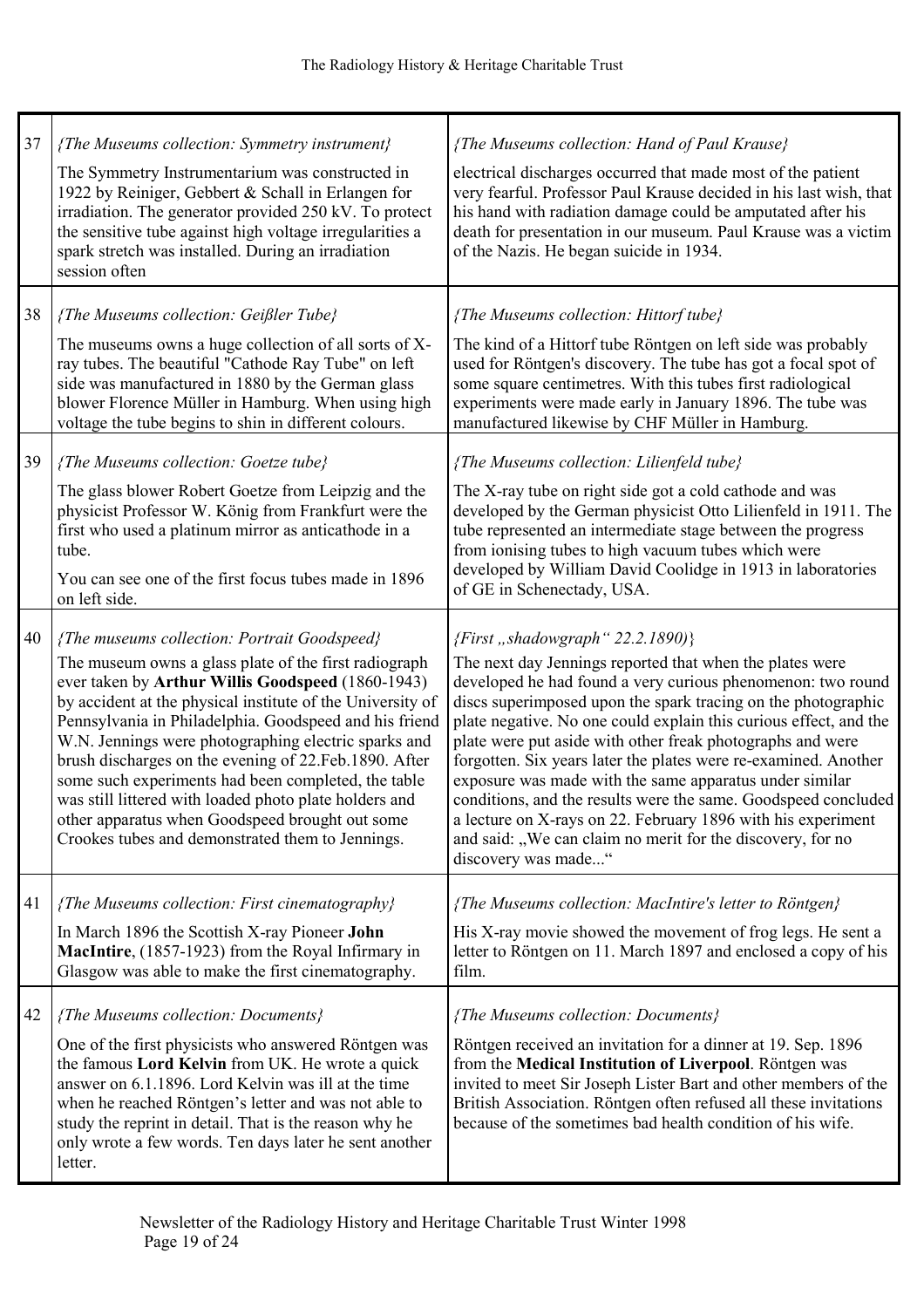| 43 | {The Museums collection: British Roentgen Society<br>Some other interesting examples of our collection of<br>documents from UK are shown here.<br>Röntgen was been invited to attend as a honorary guest<br>the Inauguration Ceremony of the British Roentgen<br>Society on 5. November 1897. Professor Silvanus<br>Thomson sent an invitation card and a program of the<br>ceremony to Röntgen in 1897. | {The Museums collection: UK, The Electrician}<br>Ladies and Gentleman, we have got a collection of about 42<br>documents written from UK to Röntgen in our archive. We<br>made copies of this documents and I have got the great pleasure<br>to submit you these copies for your archive.<br>At the end of my talk I would like to give these copies in the<br>hand of Prof. Isherwood, (Dr. Adrian Thomas). |
|----|----------------------------------------------------------------------------------------------------------------------------------------------------------------------------------------------------------------------------------------------------------------------------------------------------------------------------------------------------------------------------------------------------------|--------------------------------------------------------------------------------------------------------------------------------------------------------------------------------------------------------------------------------------------------------------------------------------------------------------------------------------------------------------------------------------------------------------|
| 44 | {The Museums collection: Photography König }<br>The museums owns likewise a huge collection of<br>radiographs. I would like to present to you some<br>examples. Very early in 1896 Prof. Walter König from<br>the physical institute of University of Frankfurt made<br>experiments with X-rays. He published a book on X-ray<br>photography already in March 1896.                                      | {The Museums collection: First radiograph of a mummy}<br>On right side you can see one of the first radiographs taken<br>from an Egyptian mummy from the collection of the<br>Senkenberg Museum in Frankfurt.                                                                                                                                                                                                |
| 45 | {The Museums collection: Modern Radiographs: 3D}<br>The Röntgen Museum is not an antique museum. We<br>are interested to present modern radiographs as well.<br>Very impressive for our visitors are three-dimensional<br>pictures reconstructed from CT and MRI data with<br>"VOXEL-                                                                                                                    | {The Museums collection: $3D$ }<br>MAN". These examples are donated to the museum by<br>Professor Karl-Heinz Höhne, the director of the department of<br>mathematics and computer science in medicine at the<br>University of Hamburg.                                                                                                                                                                       |
| 46 | {The Museums collection: Veterinary}<br>Beneath the human radiographic collection we have got<br>a huge collection of veterinary radiographs. Two<br>examples you can see. On left side you can see a<br>radiograph of a                                                                                                                                                                                 | ${The Museum solution: } v is the number of elements.$<br>horse-shoe and on the right an inflammation of a milk gland of<br>a cow.                                                                                                                                                                                                                                                                           |
| 47 | {The Museums collection: Non destructive testing}<br>A very interesting application of X-rays is the non-<br>destructive testing method. The museum owns a<br>radiograph of the American liberty bell and two<br>radiographs of cars in original size.                                                                                                                                                   | {The Museums collection: Mercedes 190SL}<br>The picture right shows the Mercedes 190SL that was driven by<br>Rosemarie Nitribitt, a very famous and notorious person during<br>the time of the economic miracle in the sixties in Germany. The<br>exposure time of this radiograph was about 50 hours and the<br>costs were double of the costs of the car itself.                                           |
| 48 | {The Museums collection: Comscan}<br>In 1995 the Röntgen-Plaque was awarded to two young<br>scientists from Philips Hamburg who developed the<br>COMSCAN. This mobile X-ray machine is measuring<br>the deflected Compton radiation coming back from<br>peace of material when been irradiated with an X-ray<br>beam.                                                                                    | {The Museums collection: Comscan}<br>It allows to make tomographies like a CT-scanner. For example<br>wings of aircraft's can be analysed in layers. You can see a<br>radiograph of a section in an aircraft wing that shows a broken<br>carbon swinger.                                                                                                                                                     |
| 49 | {The Museums collection: Cezanne Paintings}<br>The museum has got a nice collection of examples                                                                                                                                                                                                                                                                                                          | {The Museums collection: Cezanne painting}<br>shows a complete other painting underneath: A portrait picture                                                                                                                                                                                                                                                                                                 |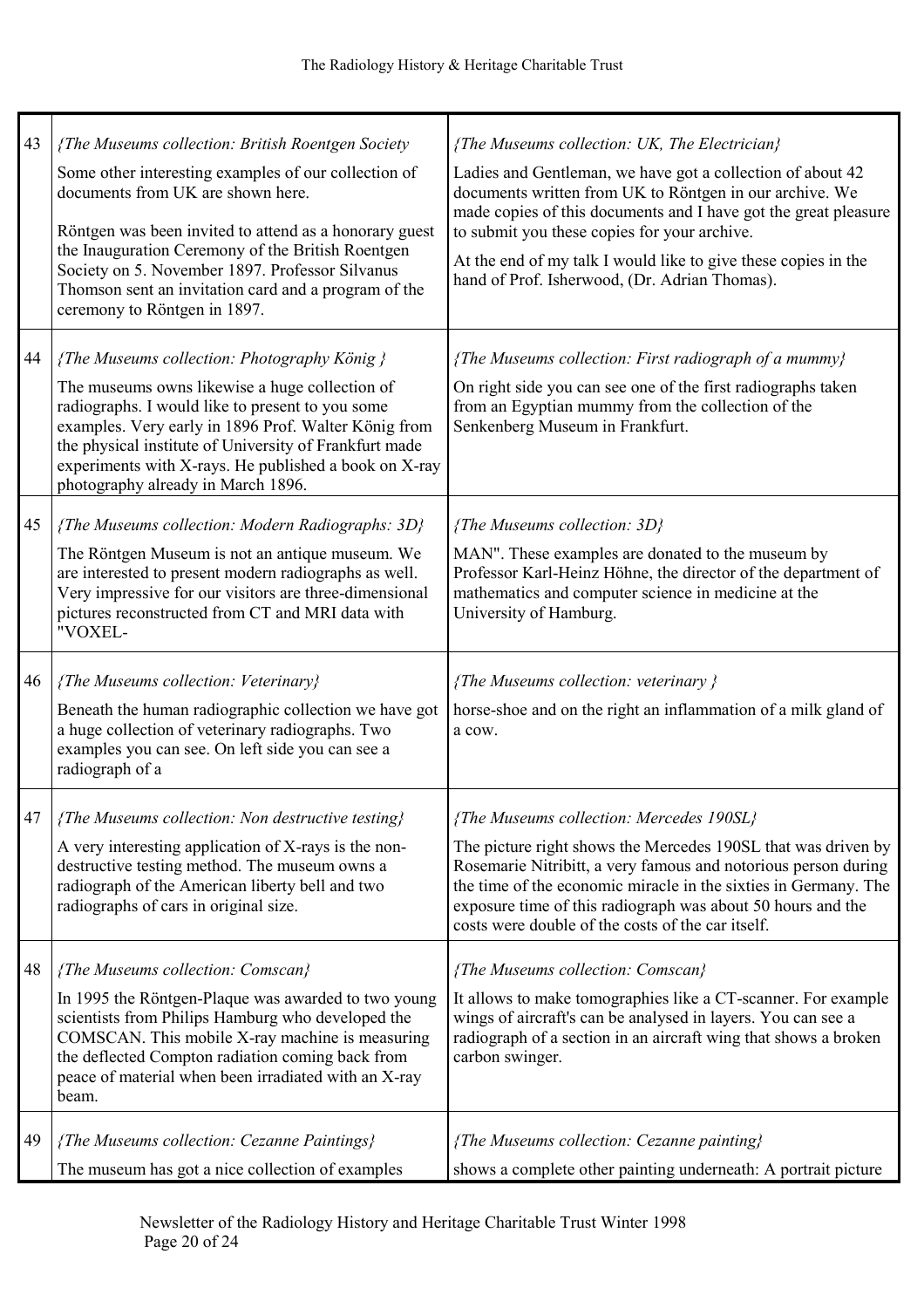|    | using X-rays to analyse art objects. The radiograph of                                                                                                                                                                                                                                                                                                                                                                                                                                                                                                                                                                                                                                                                                                                                                                                                                                                                                                                                                                                       | of Mrs. Cezanne.                                                                                                                                                                                                                                                                                                                                                                                                                                                                                                                                                                                                                                                                                                                                                                                                                                                                                                                                                                                                                                                                                                                    |
|----|----------------------------------------------------------------------------------------------------------------------------------------------------------------------------------------------------------------------------------------------------------------------------------------------------------------------------------------------------------------------------------------------------------------------------------------------------------------------------------------------------------------------------------------------------------------------------------------------------------------------------------------------------------------------------------------------------------------------------------------------------------------------------------------------------------------------------------------------------------------------------------------------------------------------------------------------------------------------------------------------------------------------------------------------|-------------------------------------------------------------------------------------------------------------------------------------------------------------------------------------------------------------------------------------------------------------------------------------------------------------------------------------------------------------------------------------------------------------------------------------------------------------------------------------------------------------------------------------------------------------------------------------------------------------------------------------------------------------------------------------------------------------------------------------------------------------------------------------------------------------------------------------------------------------------------------------------------------------------------------------------------------------------------------------------------------------------------------------------------------------------------------------------------------------------------------------|
|    | the painting of Paul Cezanne named "La Baie<br>d'Estaque"                                                                                                                                                                                                                                                                                                                                                                                                                                                                                                                                                                                                                                                                                                                                                                                                                                                                                                                                                                                    |                                                                                                                                                                                                                                                                                                                                                                                                                                                                                                                                                                                                                                                                                                                                                                                                                                                                                                                                                                                                                                                                                                                                     |
| 50 | {The Museums collection: Guitar from Padua}                                                                                                                                                                                                                                                                                                                                                                                                                                                                                                                                                                                                                                                                                                                                                                                                                                                                                                                                                                                                  | ${The Museum solution: Symmetry instrument}$                                                                                                                                                                                                                                                                                                                                                                                                                                                                                                                                                                                                                                                                                                                                                                                                                                                                                                                                                                                                                                                                                        |
|    | In 1994 the Germanisches Nationalmuseum in<br>Nuremberg made in co-operation with Siemens CT-<br>scans from some of their exhibits.                                                                                                                                                                                                                                                                                                                                                                                                                                                                                                                                                                                                                                                                                                                                                                                                                                                                                                          | You can see a master guitar from Padua, Italy made in the 17.<br>Century. The radiograph unveils the view of the inner structure<br>of the resonance body of this guitar.                                                                                                                                                                                                                                                                                                                                                                                                                                                                                                                                                                                                                                                                                                                                                                                                                                                                                                                                                           |
| 51 | {The Museums collection: Authentic check}                                                                                                                                                                                                                                                                                                                                                                                                                                                                                                                                                                                                                                                                                                                                                                                                                                                                                                                                                                                                    | {The Museums collection: }                                                                                                                                                                                                                                                                                                                                                                                                                                                                                                                                                                                                                                                                                                                                                                                                                                                                                                                                                                                                                                                                                                          |
|    | With X-rays the scientists are able to analyse the<br>authentic of ancient documents. This printed paper<br>derived from the "Catholicon" from Johannes Balbus de<br>Janua, unfortunately it is undated. A very good method<br>to check the date is to analyse the watermark which was                                                                                                                                                                                                                                                                                                                                                                                                                                                                                                                                                                                                                                                                                                                                                       | characteristic for the printer. With electron-beam-<br>autoradiography in this example the watermark of Johannes<br>Gutenberg (1397-1962) could be found. With other information<br>the date of printing this paper could be fixed for the year 1460.                                                                                                                                                                                                                                                                                                                                                                                                                                                                                                                                                                                                                                                                                                                                                                                                                                                                               |
| 52 | {The Museums collection: Physics}                                                                                                                                                                                                                                                                                                                                                                                                                                                                                                                                                                                                                                                                                                                                                                                                                                                                                                                                                                                                            | ${The Museum solution: }$                                                                                                                                                                                                                                                                                                                                                                                                                                                                                                                                                                                                                                                                                                                                                                                                                                                                                                                                                                                                                                                                                                           |
|    | Physical research was very influenced by Röntgen's<br>discovery. The question of the physical nature of X-rays<br>inspired the German Physicist Max von Laue in 1912 to<br>analyse whether a crystal is able to deflect X-rays.<br>Together with his colleges Friedrich Knipping and                                                                                                                                                                                                                                                                                                                                                                                                                                                                                                                                                                                                                                                                                                                                                         | Walter Friedrich he was able to receive the first X-ray picture<br>(fluoroscopy) of a crystal. Some days later the first X-ray-<br>interference picture of a crystal was made. This was the starting<br>point of crystallography.                                                                                                                                                                                                                                                                                                                                                                                                                                                                                                                                                                                                                                                                                                                                                                                                                                                                                                   |
| 53 | {The Museums collection: Crystallography}                                                                                                                                                                                                                                                                                                                                                                                                                                                                                                                                                                                                                                                                                                                                                                                                                                                                                                                                                                                                    | {The Museums collection: 3D-Model DNA}                                                                                                                                                                                                                                                                                                                                                                                                                                                                                                                                                                                                                                                                                                                                                                                                                                                                                                                                                                                                                                                                                              |
|    | The structure of the DNA as a double helix was<br>predicted by the British biochemist Francis H.C. Crick<br>and the American biochemist James D. Watson in 1953.<br>In the same year the British biophysicist Maurice H.F.                                                                                                                                                                                                                                                                                                                                                                                                                                                                                                                                                                                                                                                                                                                                                                                                                   | Wilkins was able to proof this idea. He made the first X-ray-<br>structure-analysis of genetic material that you can see on left<br>side. With modern computers the three-dimensional structure of<br>the DNA can be generated on the basis of this radiograph.                                                                                                                                                                                                                                                                                                                                                                                                                                                                                                                                                                                                                                                                                                                                                                                                                                                                     |
| 54 | {The Museums collection: Crystallography}<br>Nowadays synchrotron radiation is been used for<br>macromolecular crystallography. These problems are<br>aimed at understanding the living cell and this will<br>undoubtedly lead to important medical and social<br>developments of benefit to all. The museum has got<br>very good connections to the European Synchrotron<br>Radiation Facility (ESRF) in Geneva. One example is<br>shown here.<br>Haemoglobin, a protein found in red blood cells,<br>transports oxygen from the lungs to the tissues whilst<br>myoglobin, a protein found in muscles, stores the<br>oxygen for conversion into energy as required. When<br>Sir John Kendrew determined the structure of<br>myoglobin in 1960, it immediately posed a problem:<br>there was no obvious way for the oxygen to get in an<br>out of the molecule. Where are theses channels which<br>let the oxygen in and out? How quick does the protein<br>structure respond to ligand binding and dissociation? To<br>address this problem | {The Museums collection: }<br>K. Moffet from University of Chicago made experiments of<br>triggering the dissociation of carbon monoxide from a monoxy<br>myoglobin crystal (MbCO) with a 10 nsec pulse and measured<br>the Laue diffraction patterns with 150 psec polychromatic X-ray<br>pulses. CO was used as a surrogate for $O_2$ because it is easier to<br>photo-detach from Mb and rebinds to the protein more slowly.<br>You can see the Laue pattern from MbCO recorded in a single<br>pulse of 150 picoseconds with a CCD camera and an image<br>intensifier. The pattern contains 2000 reflections at 1.8<br>Angstroem resolution. With a computer the ground state of<br>MbCO protein is shown in two ways: on left, helixes are<br>representing by ribbons, the heme is shown in red and the CO is<br>green and black. On the right the atoms are represented by their<br>the Van der Waals radii. You can see that the CO is hidden in<br>the protein interior. The ability of the CO to exit the heme<br>pocket illustrated that protein structure is not static but dynamic<br>with channels opening and closing. |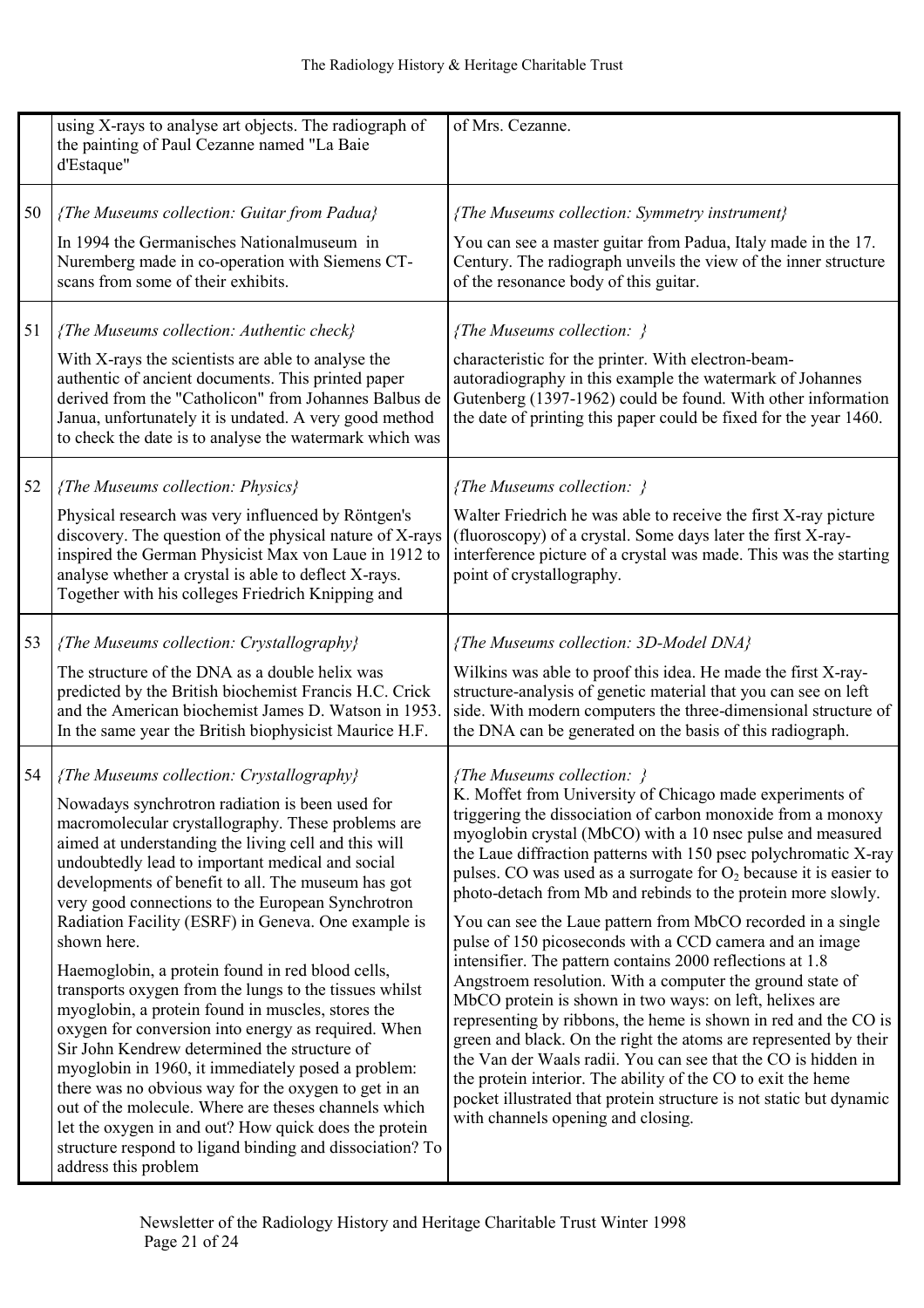| 55 | {The Museums collection: $X$ -rays at everyday life}<br>Besides all scientific claims the museum is very<br>interested just so to collect trivial exhibits depending X-<br>rays. On left side you can see an illustration of an X-<br>ray examination in children's book written by a very<br>famous German author of children's books "Janosch".<br>He wrote:<br>"Next examination: Fluoroscopy. 'What is Fluoroscopy'<br>asked the little bear. 'X-Ray' said Dr. Walter-frog, the<br>radiologist. 'What is X-ray?' asked the little bear. X-ray<br>is, when the little tiger goes into this box and is been<br>illuminated with light. The light is been shined through<br>him and in front of him I am standing. I can see through<br>the little tiger and I can see what's wrong with him. - Ah<br>stripe slipped." | {The Museums collection: Ma with X-ray eyes}<br>X-rays entered Hollywood in 1963. With an enormous and new<br>trick-technique the movie "The Man with X-ray Eyes" was<br>produced with the famous actor Ray Milland.<br>You can see a poster of the movie.                                                                                                                                                                                                                                                                                                                            |
|----|-------------------------------------------------------------------------------------------------------------------------------------------------------------------------------------------------------------------------------------------------------------------------------------------------------------------------------------------------------------------------------------------------------------------------------------------------------------------------------------------------------------------------------------------------------------------------------------------------------------------------------------------------------------------------------------------------------------------------------------------------------------------------------------------------------------------------|---------------------------------------------------------------------------------------------------------------------------------------------------------------------------------------------------------------------------------------------------------------------------------------------------------------------------------------------------------------------------------------------------------------------------------------------------------------------------------------------------------------------------------------------------------------------------------------|
| 56 | ${Propects: Mummies}$<br>Next I like to inform you briefly about some interesting<br>museum's projects.<br>In 1994 we presented the special exhibition "Computer"<br>and Mummy". At the example of an 2500 years old<br>ancient Egyptian mummy from the Kestner Museum in<br>Hannover, modern analysing methods in ancient<br>mummy                                                                                                                                                                                                                                                                                                                                                                                                                                                                                     | {Project: Mummies}<br>research should be presented. The mummy was put into a CT-<br>scanner and 256 layer were made of the mummies head. With<br>VOXEL MAN the data was converted into three-dimensional<br>views.                                                                                                                                                                                                                                                                                                                                                                    |
| 57 | ${Propects: Mummies}$<br>The CT-data was sent to a special milling-machine and<br>the skull of the mummy was formed from a                                                                                                                                                                                                                                                                                                                                                                                                                                                                                                                                                                                                                                                                                              | {Projects: Mummies}<br>polypropylene block. Subsequent the face of the mummy was<br>reconstructed by an pathologist.                                                                                                                                                                                                                                                                                                                                                                                                                                                                  |
| 58 | {Projects: Women in Radiology}<br>With our special exhibition "Women in Radiology" we<br>tried to show the historic and actual situation of women<br>in radiology and radiography.                                                                                                                                                                                                                                                                                                                                                                                                                                                                                                                                                                                                                                      | {Projects: Women in Radiology}<br>We had the great pleasure to present our exhibition this year at<br>RAD 98 in Birmingham.                                                                                                                                                                                                                                                                                                                                                                                                                                                           |
| 59 | ${Propects: The Invisible Sky}$<br>In close co-operation with the German Max-Planck-<br>Institute of Extraterrestrial Physics (MPE) we organised<br>a special exhibition about "The Invisible Sky". This<br>exhibition depended on the data of the X-Ray-Satellite<br>ROSAT, a project of MPE (GER), NASA (USA) and<br>University of Leicester, (UK)<br>Left, you can see the beautiful constellation of the<br>Orion taken with an optic telescope. Right you can see<br>the computer arrangement of the constellation of the<br>Orion                                                                                                                                                                                                                                                                                 | ${Propects: The Invisible Sky}$<br>area taken with an X-ray telescope. There are some interesting<br>aspect. First there are quite more stars to be seen, that means: A<br>lot of stars emit X-rays. The moon that dominated the optic<br>picture is only poor in the X-ray picture. The Sirius A<br>dominated the optic picture but the Sirius B dominated the X-<br>ray picture (double-star-system). Especially the phenomenon's<br>at the birth and the - sometimes - sudden death of stars,<br>Supernovae, Neutron Stars and Black Holes are of interest for<br>X-ray astronomy. |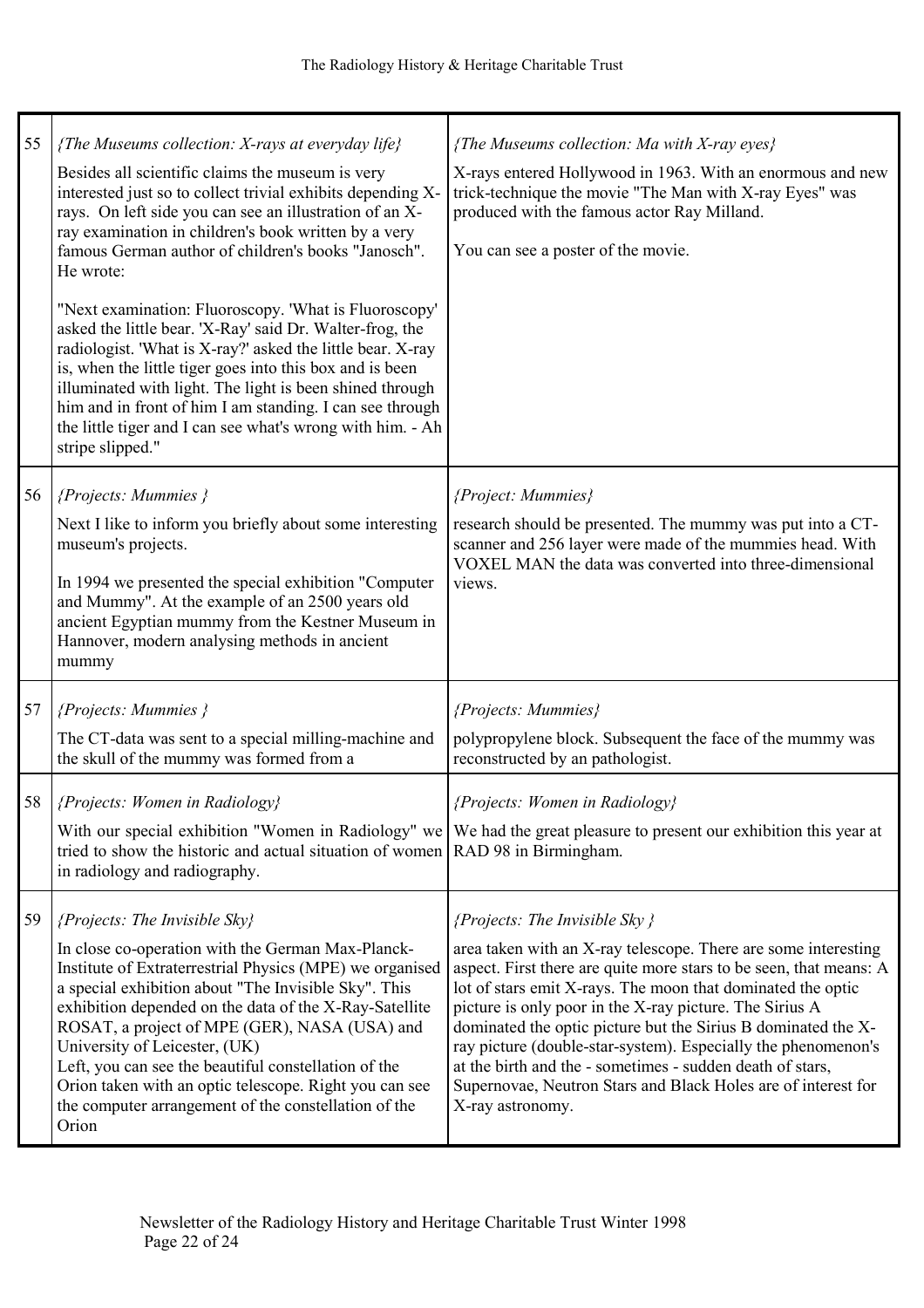| 60 | ${Propects: The Invisible Sky}$<br>ROSAT was able to measure more than 80,000 new<br>stars in universe. You can see on left side the All Sky<br>Survey.                                                                                                                                                                                                                                                                                                                                                                                                                                                                                 | {Projects: The Invisible Sky}<br>In 1999 the next generation of X-ray satellites will be launched.<br>You can see on left side the XMM (X-ray Multi-Mirror-Mision)<br>of the European Space Agency (ESA).                                                                                                             |
|----|-----------------------------------------------------------------------------------------------------------------------------------------------------------------------------------------------------------------------------------------------------------------------------------------------------------------------------------------------------------------------------------------------------------------------------------------------------------------------------------------------------------------------------------------------------------------------------------------------------------------------------------------|-----------------------------------------------------------------------------------------------------------------------------------------------------------------------------------------------------------------------------------------------------------------------------------------------------------------------|
| 61 | ${Properties: The Invisible Sky}$<br>Inside view of our exhibition presented between April<br>and September in our museum.                                                                                                                                                                                                                                                                                                                                                                                                                                                                                                              | ${Propects: The Invisible Sky}$<br>We are going to present this mobile exhibition hopefully at the<br>ECR meeting in 2000 in Vienna.                                                                                                                                                                                  |
| 62 | {Projects: Radiology in developing Countries}<br>We are intending to arrange a special mobile exhibition<br>on the subject "Radiology in Developing Countries" We<br>are very interested to become information about:<br>Past and present of radiology in different countries<br>Pictures about past and present daily practise                                                                                                                                                                                                                                                                                                         | {Projects: The Invisible Sky}<br>Pictures about technical equipment<br>Stories and anecdotes about pioneers<br>Specific national difficulties<br>Education in radiology and radiography<br>Special requests about the future.                                                                                         |
| 63 | {Röntgen Museum: The Future}<br>Since ten years the museum is hard working to get the<br>next enlargement. Some preliminary plans were figured<br>out in 1991. Because of the economic crises the plans<br>could not be realised until now. In co-operation with the<br>regional government we are trying to find a way for this<br>project. Unfortunately the times in Germany for support<br>technical and nature science museums are very bad.<br>There is a small chance to succeed with the idea to<br>establish an education centre for industrial X-ray<br>companies. You can see some architecture ideas for an<br>enlargement. | {Röntgen Museum: The Future}<br>Ladies and Gentleman, I do not like to close my lecture without<br>inviting you warmly to visit our Museum. I would be very<br>pleased to welcome you all in Remscheid.<br>I am looking forward for a close British/German<br>partnership.<br>Thank you very much for your attention. |



#### BRIEF BOOK OTICES

The Chemical elements. The fascinating story of their discovery and of the famous scientists who discovered them. I Necheaf & G Jenkins. Tarquin Publications 1997 (ISBN: 1) 899618 11 2)

This account of the discovery of the elements is written in a popular and enjoyable style. Of interest are the accounts of the discovery of the invisible rays by Wilhelm Röntgen and how this led to the discovery of radioactivity by Becquerel and subsequently to the isolation of polonium and radium. I imagine that the book is aimed at school however I greatly enjoyed